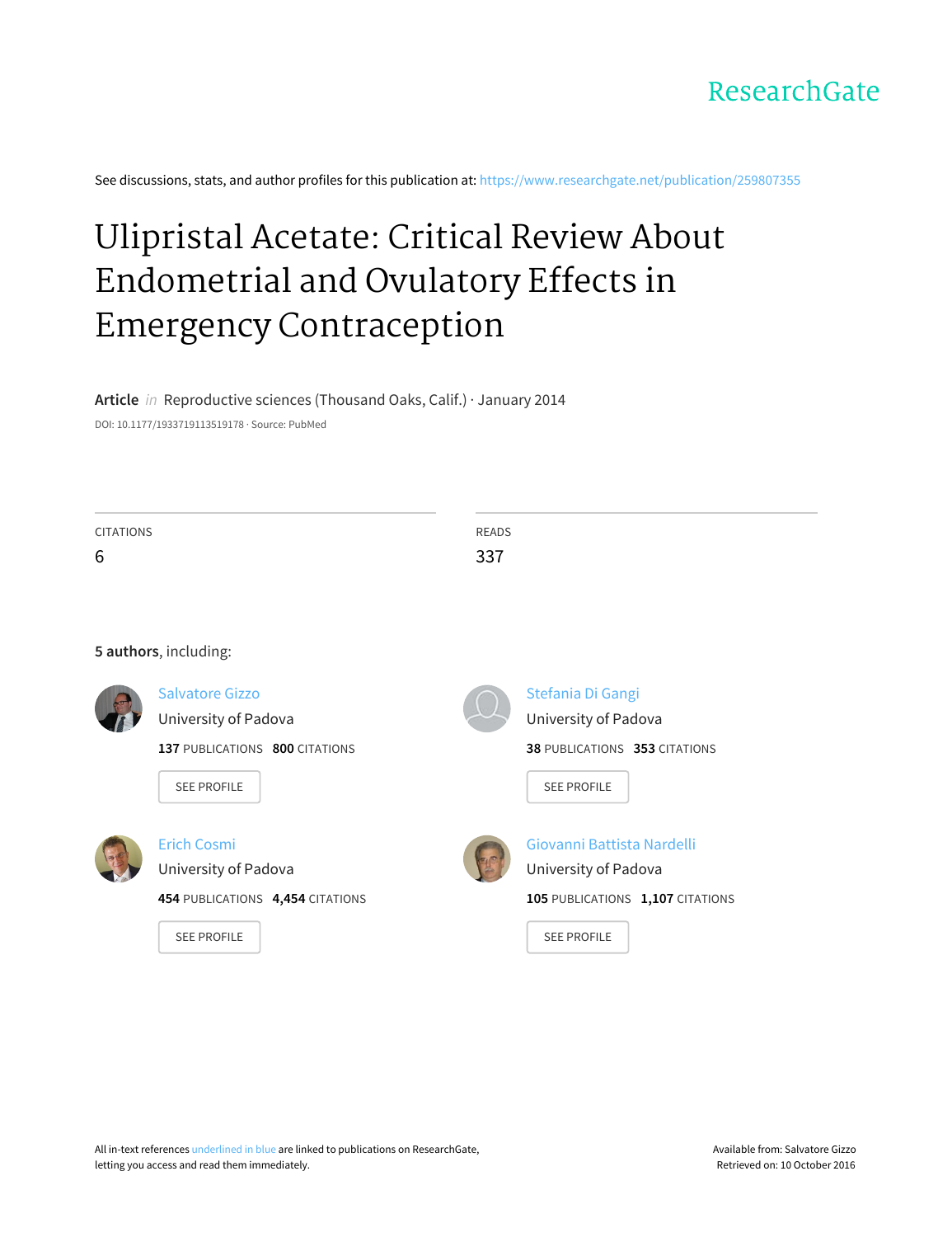## Ulipristal Acetate: Critical Review About Endometrial and Ovulatory Effects in Emergency Contraception

Reproductive Sciences 2014, Vol. 21(6) 678-685 © The Author(s) 2014 Reprints and permission: [sagepub.com/journalsPermissions.nav](http://www.sagepub.com/journalsPermissions.nav) DOI: 10.1177/1933719113519178 [rs.sagepub.com](http://rs.sagepub.com)



### Bruno Mozzanega, MD<sup>I</sup>, Salvatore Gizzo, MD<sup>I</sup>, Stefania Di Gangi, MD<sup>I</sup>, Erich Cosmi, MD<sup>1</sup>, and Giovanni Battista Nardelli, MD<sup>1</sup>

#### Abstract

The effectiveness of emergency contraception (EC) is usually estimated by comparing the number of observed pregnancies to that of expected pregnancies after unprotected intercourse. Second-generation selective progesterone receptors modulators have been developed and evaluated for EC use. Among these compounds, ulipristal acetate (UPA) has been proven to share the same antiprogestin activity as mifepristone, and as with mifepristone, UPA has been demonstrated to be effective up to 120 hours after unprotected intercourse. The UPA is more effective than levonorgestrel (LNG) in preventing the appearance of clinically evident pregnancies. The LNG delays ovulation only when taken at the beginning of the fertile period; taken later, it is ineffective on ovulation, while it has been proven to impair the subsequent luteal function. The effectiveness of LNG decreases as time elapses and is limited to 72 hours after unprotected intercourse. The UPA maintains consistent effectiveness for 5 days after unprotected intercourse, and this effectiveness is independent on which of these 5 days it is taken. The ability of UPA to delay ovulation decreases progressively as ovulation approaches and is null at the time of the luteinizing hormone (LH) peak: 1 to 2 days before ovulation, UPA behaves as a placebo. The persistent effectiveness of the drug cannot be due to antiovulatory action, as it decreases sharply as LH approaches its peak level. The effectiveness is most likely due to the dramatic endometrial effects of the drug that are produced regardless of when it is taken. These effects are consistently present, as the threshold for altering endometrial morphology is lower than the threshold for altering folliculogenesis.

#### Keywords

ulipristal acetate, emergency contraception, ovulation delay, endometrial effects, unexpected pregnancy

#### Introduction

Emergency contraception (EC) is defined as the use of any drug or device after unprotected intercourse with the aim of preventing an unwanted pregnancy.<sup>1</sup>

Unprotected intercourse can lead to pregnancy only if it occurs in the fertile period of the cycle, that is, in the 4 to 5 days preceding ovulation and on the ovulation day itself. Among the fertile days, the preovulatory day is the day on which intercourse is more frequent and the probability of conception is highest, followed by the ovulation day and by the second day preceding ovulation.<sup>2-5</sup> On these same days, the frequency of pregnancy from unprotected intercourse peaks.<sup>6</sup>

The effectiveness of EC is usually estimated by comparing the number of observed pregnancies to that of expected pregnancies after unprotected intercourse.<sup>5</sup> These calculations are difficult<sup>7</sup> and the effectiveness of EC in some cases may have been overestimated.<sup>8</sup>

The most widely used drug is levonorgestrel (LNG), which is typically taken at an oral dose of 1.5 mg within 72 hours of intercourse.<sup>9,10</sup> We detailed our observations on its mechanism of action in a previous article.<sup>11</sup>

The LNG is reported to interfere with ovulation.<sup>12</sup> However, ovulation is mostly inhibited only when EC is taken early in the cycle, when the risk of conception is low. Ovulation is not inhibited when LNG is taken in the advanced follicular phase, that is, in the most fertile days of the cycle. $11-14$ 

In a recent study, among patients treated in the preovulatory phase, ovulation was observed in 66% (57 of 87 patients). Nevertheless, no clinically evident pregnancies were observed of the 13 expected.<sup>15</sup>

The official statements "How do Levonorgestrel-only emergency contraceptive pills (LNG-ECPs) work to prevent *pregnancy*?" $(p_1)$  that were issued by the International Consortium for Emergency Contraception (ICEC) and the International Federation of Gynecology & Obstetrics (FIGO) in

<sup>&</sup>lt;sup>1</sup> Department of Woman and Child Health, University of Padua, Padova, Italy

Corresponding Author:

Salvatore Gizzo, Dipartimento di Salute della Donna e del Bambino, U.O.C. di Ginecologia e Ostetricia, Via Giustiniani 3, Padova 35128, Italy. Email: ginecologia\_padova@libero.it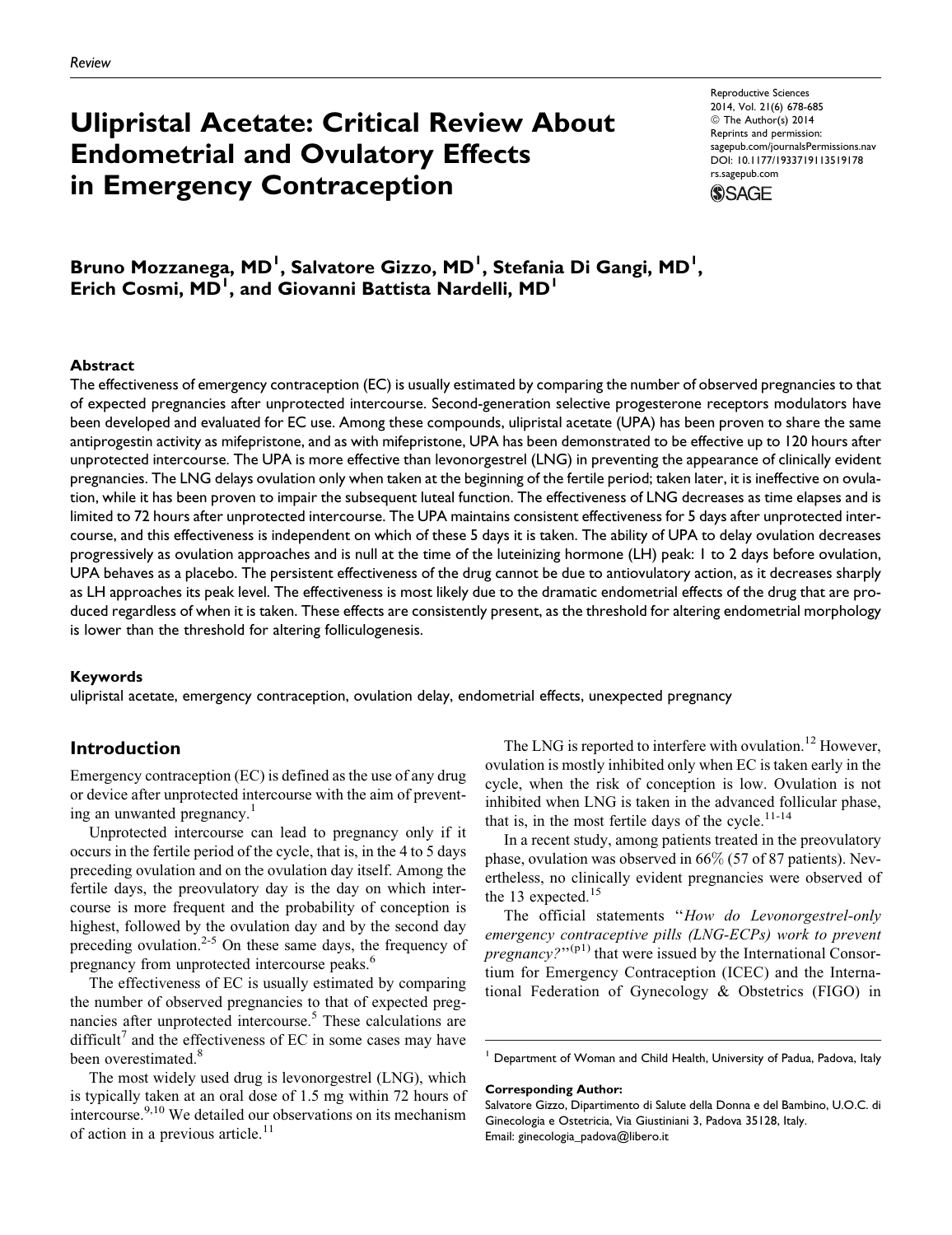2008, 2011, and 2012<sup>16(p2)</sup> state that "*inhibition or delay of ovu*lation is LNG-ECPs' principal and possibly only mechanism of action." Surprisingly, the statement authors themselves,  $17$  in their own articles, report that "when LNG-ECPs were administered in the advanced pre-ovulatory phase, follicle rupture was inhibited in only 14.6% women,"<sup>12(p445),14(p2262),18(p436)</sup> a conclusion that sharply clashes with that offered to the whole world as a conclusive FIGO statement.

In some of the studies quoted in the statements, the preovulatory administration of LNG frequently ended in a normal ovulation followed by a short or inadequate luteal phase,  $11,19-23$  which can lead to inadequate endometrial development. These effects might explain the effectiveness of LNG despite its poor antiovulatory effect.

More recently, the availability of selective progesterone receptor modulators (SPRMs)—which are highly effective for pregnancy termination—has also led to attempts to use them in EC. Among these drugs, mifepristone has been proven effective even when taken up to 120 hours after intercourse.  $24-28$  The optimal dose of mifepristone for EC is 25 to 50 mg.<sup>10</sup>

Many controversies, however, limit its widespread use.<sup>27,29</sup> The SPRMs, in fact, proved able to prevent the secretive differentiation of the endometrium and the shift of the maternal innate immune system to the condition of tolerance toward the embryo. Both the actions, which are produced by progesterone, are critical for a successful implantation. $30,31$ 

Second-generation SPRMs have been developed and evaluated for EC use. Among these drugs, ulipristal acetate (UPA) has been proven to share the same antiprogestin activity as mifepristone and, as with mifepristone, it has been proven to be effective up to 120 hours after unprotected intercourse.<sup>6,13</sup> The UPA is marketed as Ella(One) (Laboratoire HRA Pharma, 5 rue Beranger, Paris) in Europe and Ella in the United States; it is presented as an antiovulatory drug.

In this review, we evaluate the articles that analyze the effects of UPA in the various phases of the menstrual cycle. Our aim is to understand which effects are the most crucial to explaining the efficacy of UPA in EC.

#### Data Sources

We considered articles published in English on UPA and EC. Our search was conducted through PubMed, Cochrane Library, ClinicalTrials.gov, and official documents by HRA Pharma (Paris, France), the manufacturer of the UPA, in particular its briefing materials for the Food and Drug Administration  $(FDA)$ .<sup>32</sup>

Primary literature was obtained to clarify UPA's mechanisms of action. Review articles were also used but only to report their conclusions on this specific topic. We limited the search to articles published after September 2010 and through March 2013.

We also took into consideration phase II and III studies that evaluated the efficacy of UPA and compared it with that of LNG. The product labeling approved by the US FDA and by

the European Medicines Agency (EMA) was also carefully evaluated.

Our keywords for the search were ''Ulipristal Acetate'' and ''Selective Progesterone Receptor Modulators.'' We combined these keywords with ''emergency contraception,'' ''unintended pregnancy," "ovulation," and "endometrium." The references of the retrieved articles were also examined to identify significant articles that might have been missed during the main search.

#### **Results**

We identified 4 studies in the primary literature<sup>14,33-35</sup> dealing with the UPA mechanism of action in women and, in particular, with its effects on the ovarian follicles and the endometrium. These studies are the same experimental articles on which HRA Pharma,<sup>32</sup> the FDA,<sup>36</sup> and the EMA<sup>37</sup> base their official conclusions. Two studies describe the effects of UPA on follicles,<sup>14,33</sup> and 3 describe the effects on the endometrium.<sup>33-35</sup> One study examines both.<sup>33</sup> The careful evaluation of these 4 articles will take up the bulk of our review and is the main purpose of our review.

Before focusing on the articles, however, we will describe the UPA molecule and its reported efficacy in preventing the appearance of clinically evident pregnancy after unprotected intercourse in the fertile period of the menstrual cycle.

#### Ulipristal Acetate Pharmacology and Pharmacodynamics

Ulipristal acetate is an orally active SPRM that acts as an antagonist in progesterone-responsive tissues. It binds to progesterone receptors with high affinity<sup>38,39</sup> and interferes with progesterone receptor-mediated DNA transcription.

In addition, binding to progesterone receptors, it also binds to receptors for glucocorticoids and androgens, although with lower affinity.<sup>29,38-41</sup> The doses required for such in vivo lowaffinity binding activities are approximately 50-fold higher than the doses required for progesterone receptor binding.<sup>42</sup> The UPA antiprogestin activity is similar to that of mifepristone, the most well-known SPRM, but the former's antiglucocorticoid activity is lower.<sup>40,41,43,44</sup>

Once taken, UPA is highly bound (94%) to plasma proteins such as high-density lipoprotein and albumin and is cleared slowly.<sup>29,39,45</sup> The compound is metabolized to monodemethyl-UPA, the active molecule. In healthy women, the half-life of monodemethyl-UPA in plasma is approximately 33 hours.

In the initial studies, UPA was administered in gelatin capsules containing its nonmicronized molecular form. Currently, UPA is marketed for clinical use in tablets containing its micronized form.13

In humans, the nonmicronized UPA serum levels peak 60 to 90 minutes after intake. Increasing the doses up to 50 mg leads to proportional increases in the peak levels, but further increases to 100 and 200 mg do not produce any further dosedependent increase, suggesting saturation of carrier sites.<sup>39</sup>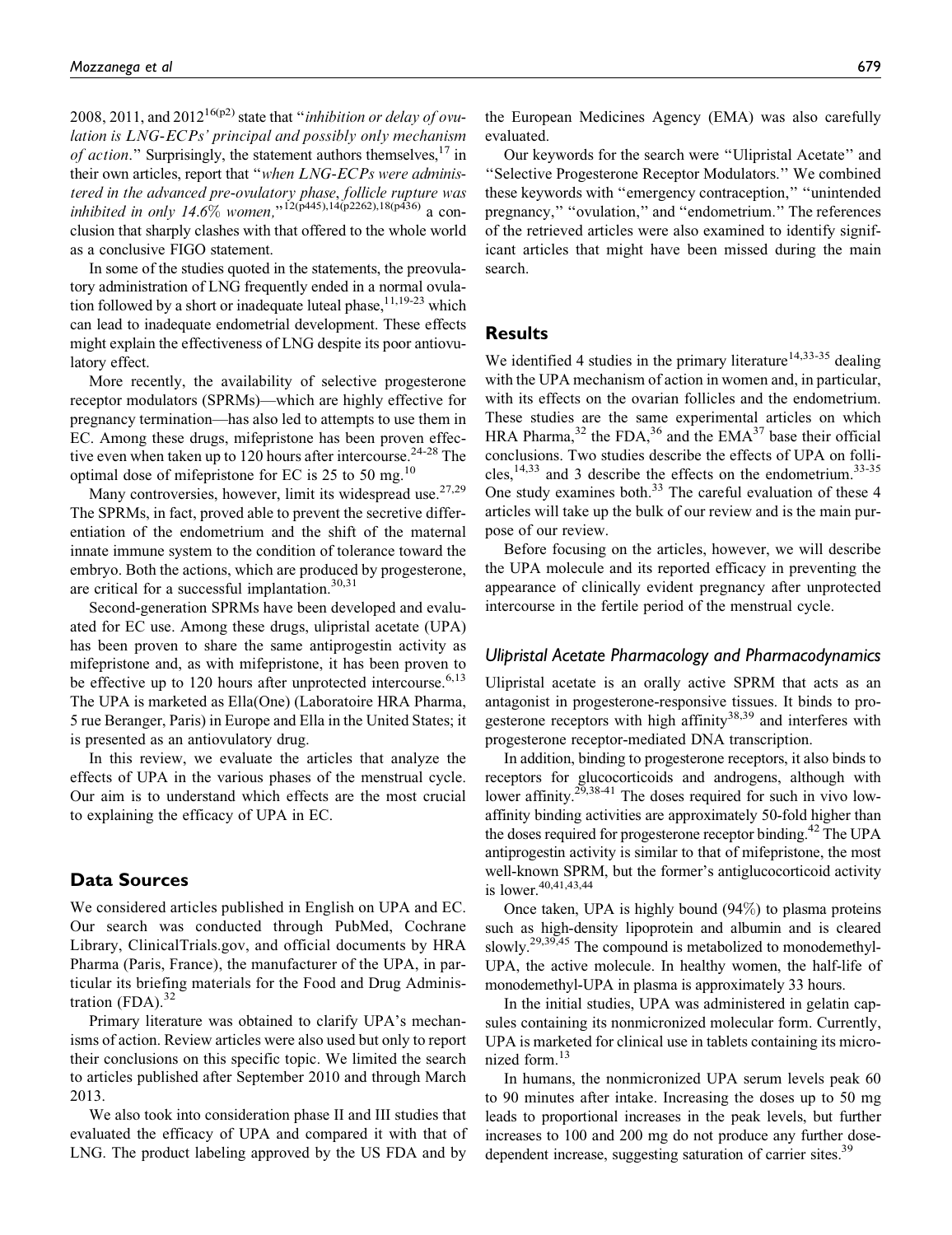As for their metabolic effects, 30 mg of micronized UPA are equivalent to 50 mg of nonmicronized UPA. $^{13}$ 

#### Ulipristal Acetate Efficacy in EC

Ulipristal acetate efficacy appears very high.<sup>6,13,46,47</sup>

Nonmicronized 50 mg UPA was evaluated in 1 phase II study comparing 775 UPA-treated women to 774 LNG users.<sup>46</sup> The treatment was administered within 72 hours of intercourse. Pregnancies occurred in 7 (0.9%) and 13 (1.7%) cases, respectively. Based on the estimated cycle day of unprotected intercourse, 85% and 69% of expected pregnancies, respectively, were averted.

Micronized 30 mg UPA tablets, Ella(One), was tested in 2 phase III studies.<sup>6,13</sup>

In the first study, $6$  a total of 26 women became pregnant during the follow-up of the 1241 patients, with an overall pregnancy rate of 2.1%. This rate was significantly lower than the expected pregnancy rate of 5.5% (69 pregnancies).<sup>5</sup> Ella(One) was administered within 120 hours of exposure. No decrease in its efficacy was detected over time.

The second study<sup>13</sup> was a multicenter, single-blind, noninferiority trial comparing the efficacy of Ella(One) (844 women) with that of LNG 1.5 mg (852 women). Regardless of drug type, EC was always taken within 120 hours of the unprotected intercourse. A total of 37 pregnancies were observed in women that received EC within 72 hours: 15 (1.8%) in the UPA group and 22 (2.6%) in the LNG group. In both the groups, the observed pregnancy rates were significantly lower than the expected rates (5.5% for UPA and 5.4% for LNG). Three pregnancies were reported in the subgroup of 203 women (97 UPA and 106 LNG) treated 72 to 120 hours after unprotected intercourse. All of those pregnancies were in the LNG group.

Thereafter, these same patients were pooled and evaluated together with those from the phase II study,<sup>46</sup> given the equivalence of the UPA treatments. This meta-analysis confirmed a lower pregnancy rate in the UPA group than in the LNG group: 0.9% versus 2.5% at 24 hours, respectively;  $1.4\%$  versus 2.2% at 72 hours, respectively; and 1.3% versus 2.2% at 120 hours after an unprotected intercourse, respectively, against an expected rate of approximately 5.5%.<sup>13</sup>

Finally, a recent meta-analysis pooled together the women treated with Ella(One) in the 2 aforementioned phase III studies. A total of 41 pregnancies were reported of the 2183 women.<sup>47</sup> The pregnancy rates were higher in women with additional unprotected intercourse in the same cycle and among obese women. The range varied from 1.3% among nonobese women with no additional unprotected intercourse to 8.3% among obese women with subsequent unprotected intercourse.

All these data suggest that Ella(One) can prevent the appearance of 80% of the pregnancies expected after unprotected intercourse and obese women may require higher doses.

Given this high efficacy, we can suppose that UPA is mostly effective after unprotected intercourse occurring in the most fertile days of the menstrual cycle, that is, in the day preceding ovulation, which is the most fertile day, and in the 2 days around it. $2,3$  In fact, most fertilizations are expected in these days in which the probability of conception is highest,  $3-5$  intercourse is more frequent, and unprotected intercourse peak.<sup>3-6</sup>

#### Ulipristal Acetate Effects in EC: Official Positions, Guidelines, and Reviews

The most authoritative international drug agencies and scientific societies report that UPA works by either inhibiting or delaying ovulation.<sup>36,37,48</sup>

Indeed, the FDA also indicates that alterations to the endometrium, possibly affecting implantation, may contribute to the efficacy of  $UPA<sup>36</sup>$  whereas the EMA, in its official summary on UPA, only stresses that "UPA, even when taken immediately before ovulation is scheduled to occur, is able to postpone follicular rupture in some women."<sup>37(p7)</sup> In the EMA package leaflet, the only information given to the users is that "ellaOne $^{(8)}$  is thought to work by stopping your ovaries from releasing an egg." $37(p19)$ 

The ICEC and FIGO jointly state in their official guidelines that Ella(One) has been demonstrated to prevent ovulation both before and after the luteinizing hormone (LH) surge has started, delaying follicular rupture for at least 5 days. They add that UPA is unable to prevent implantation.<sup>48</sup>

In addition, most reviews published after July  $2010^{42,49-53}$ report that UPA works by either inhibiting or delaying ovulation even when it is taken immediately before it. This logic is based on Brache article,<sup>14</sup> code number 511 in the 2010 HRA Pharma briefing materials for the FDA. $32$  Other articles, however, though reporting these same conclusions, also focus on the UPA endometrial effects that can prevent embryo implantation.<sup>54-58</sup>

Finally, HRA Pharma excludes any possible interference of UPA with implantation and based its conclusions on the 3 articles investigating the effects of UPA in women's endometria $33-35$ : code numbers 505, 506, and 503 in its briefing materials.<sup>32</sup>

#### Ulipristal Acetate Effects on Ovulation—Primary Literature

Only 1 study evaluates the effects of Ella(One) on ovulation in the different days of the fertile period.<sup>14</sup> In the abstract and in their conclusions, the authors suggest that UPA is able to inhibit or significantly delay follicular rupture for over 5 days, even if administered immediately before ovulation, a point that is emphasized in the title.

The effects of UPA were reported to be highly dependent on the levels of LH at the time of administration: before the onset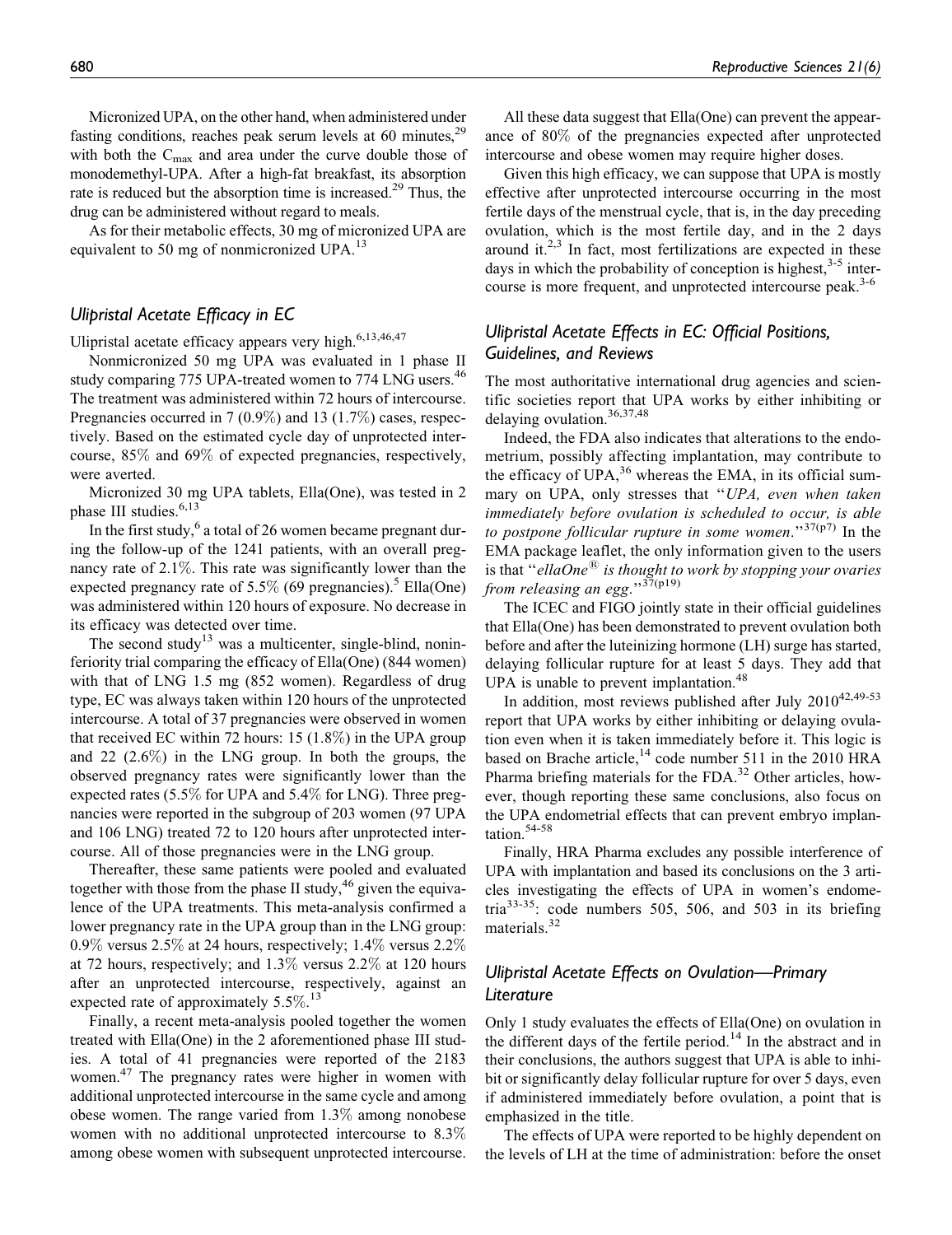of the LH surge, the ability of UPA to delay ovulation was 100%. After the onset but prior to the LH peak, it fell to 78.6%, whereas at the peak and after, it dropped to 8.3%.

Moreover, in the Results section, when reporting the interval from UPA intake to follicular rupture, the authors stated and detailed verbatim that ''when UPA was given at the time of the LH peak, the time elapsed to rupture was similar to placebo  $(1.54 \pm 0.52 \text{ versus } 1.31 \pm 0.48).$ <sup>''14(p2259)</sup>

This indicates that when either placebo or UPA was administered 1 to 2 days before ovulation, their effects on ovulation were null, which appears to be the opposite of the conclusions of the article. Any attempt to suggest that, even when taken on the day of the LH peak, UPA can still delay ovulation for 24 to 48 hours<sup>59-61</sup> appears unacceptable. At that time, in fact, both the placebo and the UPA are ineffective $14$  and ovulation occurs when it was scheduled to occur, approximately 2 days after the intake of the tablets.

We stress again that these are the most fertile days in the menstrual cycle<sup>2-4</sup> and that in approximately  $20\%$  of women ovulation may occur even 3 days or more after the LH surge.34,62,63

Given that the fertile days are the 4 to 5 days preceding ovulation and the ovulation day itself, we conclude that UPA can consistently delay ovulation only when taken on the first and, maybe, second fertile day, whereas in the most fertile days it mostly behaves as a placebo in regard to ovulation.<sup>14</sup>

Despite these evident limitations, the UPA effectiveness in preventing pregnancies is very high  $(\geq 80\%)$  and does not decrease depending on which of the 5 days it is taken after unprotected intercourse.  $6,13$  This appears surprising if we assume that UPA effectiveness is due to an antiovulatory action that decreases sharply as LH levels approach to peak. Indeed, we should expect a progressive reduction in its effectiveness as days elapse.<sup>64</sup>

In addition, we wonder how UPA, if taken after ovulation, could ever delay a follicular rupture that may have already occurred up to 4 days earlier, such as the case of intercourse on the preovulatory day (with eventual fertilization within 48 hours) and UPA administered up to 5 days later.

This evidence suggests that the effectiveness of UPA relies on other mechanisms, particularly on its endometrial effects.<sup>64</sup>

However, we also want to point out that in no case ovulation appears delayed for 5 days when UPA is administered on any of the fertile days. Despite her article's conclusions, Brache results indicate that the delay, when observed, is around 3 days  $(6.85 \text{ vs } 3.53)$ .<sup>14</sup> The only circumstances in which this delay can be 5 days or longer is when UPA is administered during the mid-follicular phase when the dominant follicle size is  $14$  to  $16$  mm.<sup>33</sup> In this case, 50 mg of nonmicronized UPA, which is the dose equivalent to Ella(One), usually arrests the growth of the lead follicle, which mostly resumes within 4 days. Only when the lead follicle is suppressed and a new one begins to grow, the rupture of the latter can be delayed even beyond 5 days.

In the controls of this study, who were administered placebos at the mid-follicular phase and were at the same cycle

phase as the treated patients, the time from treatment to follicle collapse was  $5.8 \pm 0.6$  days, as expected. This indicates that all the women in the study<sup>33</sup> were still in the infertile phase of their cycle as is normal in the mid-follicular phase. At that time, UPA is really and consistently effective in delaying follicular rupture, but EC is useless, as sperm cannot enter the cervix and fertilization cannot consequently occur.

In conclusion, in the 2 to 3 most fertile days of the cycle, UPA proved unable to delay ovulation. Sperm, observed in the fallopian tube within minutes after insemination, can consequently fertilize the released ovum.<sup>65</sup> To understand the basis of the high efficacy of UPA, we will evaluate the endometrial effects of UPA.<sup>33-35</sup>

#### Ulipristal Acetate Effects on the Endometrium: Primary Literature

The first observation we wish to highlight is that every study investigating the effects of UPA on endometrium concludes that the threshold for altering endometrial morphology is lower than that required for altering folliculogenesis.<sup>33-35</sup> The UPA inhibitory effect acts directly on the tissue because of its inactivating link to progesterone receptors, and this effect is observed even after a single administration of its lowest  $dose.<sup>34</sup>$ 

When nonmicronized UPA (10, 50, or 100 mg) was administered in the mid-follicular phase, $33$  all the doses inhibited luteal-phase endometrial maturation in a similar manner. This effect was long lasting. It was observed even in the very delayed luteal phases following the coalescence of a new leading follicle and persisted until the next menstrual flow. This indicates that all unprotected intercourse occurring in the cycle after UPA intake might end in fertilization but with no chance for successful embryo implantation.

When nonmicronized UPA (10, 50, or 100 mg) was administered in the early luteal phase,  $34$  there was always, at any dose, a significant reduction in endometrial thickness, without any effect on luteal phase hormones. Moreover, the highest doses of 50 mg, equivalent to Ella(One), and 100 mg significantly inhibited the endometrial expression of progesteronedependent markers of luteal phase differentiation: peripheral node addressins, as assayed by immunohistochemistry through the antigen MECA-79, were significantly reduced. Node addressins are important L-selectin ligands on the surface of the endometrial epithelial cells. They are upregulated during the implantation window, allowing the uterus to be more receptive to the trophoblast.<sup>66,67</sup> Human blastocysts, in fact, utilize L-selectin to initiate implantation by binding to endometrial ligands. $67,68$  Their absence is associated with implantation failure.<sup>68</sup>

Finally, when nonmicronized UPA was administered in the mid-luteal phase<sup>35</sup> at single doses of 1, 10, 50, 100, or 200 mg, the highest dose consistently induced early endometrial bleeding. This effect was also observed in 50% of the women treated with 50 mg, which is the dose equivalent to Ella(One).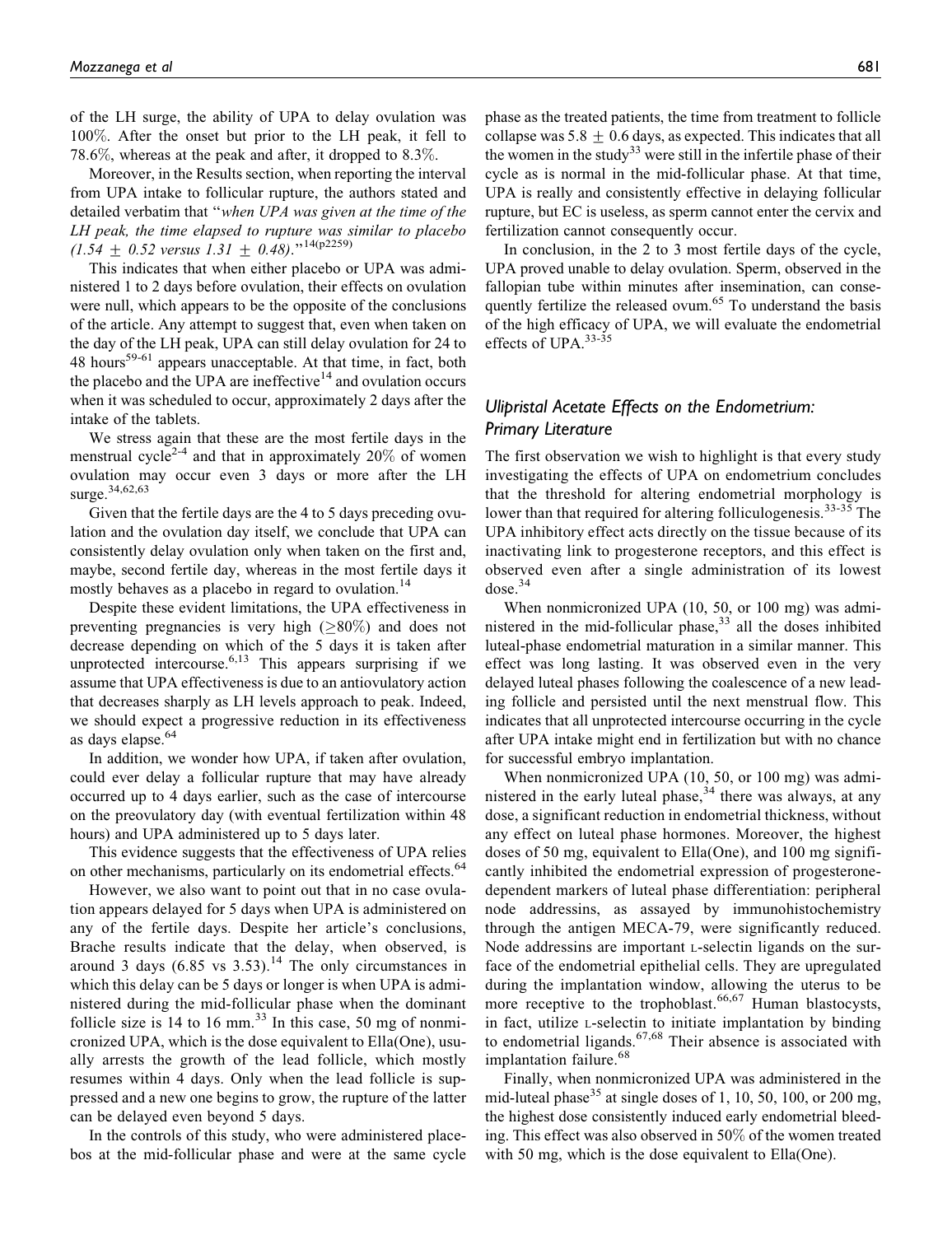#### **Discussion**

As we already reported, the most authoritative international drug agencies and scientific societies report that UPA works by either inhibiting or delaying ovulation.<sup>36,37,48</sup> Other than the  $FDA<sup>36</sup>$ , they exclude the possibility that endometrial alterations affecting implantation may contribute to UPA efficacy. HRA Pharma maintains this same position $32$  and officially supports it based on the 3 articles investigating the effects of UPA on the endometrium.<sup>33-35</sup>

In our opinion, all the endometrial effects described in these 3 articles $33-35$  are able to interfere with the process of implantation. Consequently, we believe that the high efficacy of Ella(One) in preventing the appearance of clinically evident pregnancies can be attributed to these effects rather than to ovulation delay, which is not observed on the most fertile days of the cycle.<sup>14</sup>

Passaro reported that 50 mg of nonmicronized UPA provoked endometrial bleeding in half of the women treated in the mid-luteal phase, which is the time of implantation.<sup>35</sup> She concluded that the UPA effects are direct and are similar to those of mifepristone, suggesting that both the drugs are roughly equivalent in this regard. $35$ 

Many effects are shared by UPA and mifepristone. Initially, a meta-analysis conducted on studies from China confirmed that mifepristone, at doses of 25 to 50 mg, is highly effective for  $EC<sup>24</sup>$  In addition, when given during the follicular phase, mifepristone 50 mg can lead to a delay in follicular maturation, ending in a subsequent ovulation delay. Alternatively, ovulation returns when a new leading follicle has been recruited,<sup>69</sup> an event often observed at higher doses, such as 200 to 600 mg.<sup>70,71</sup> These are roughly the same results observed after the administration of much lower doses of UPA (10-100 mg) in the midfollicular phase of the cycle.<sup>33</sup>

When administered in the early luteal phase, 200 mg of mifepristone is highly effective in preventing the clinical appearance of pregnancy, with minimal disturbance of both hormonal parameters and menses.<sup>72-74</sup> Fertilization, of course, would already have occurred at this point. The same effects have also been observed with lower doses of UPA.<sup>34</sup>

A single low dose of mifepristone (10 mg) resulted in no evident alteration in endometrial morphology, but Dolichos Biflorus Agglutinin (DBA)-lectin binding, reflecting endometrial secretory activity, was reduced in 4 of the 6 patients, and downregulation of progesterone receptors was mostly inhibited.<sup>19</sup> This indicates that a normal endometrial morphology cannot guarantee endometrial receptivity,  $7<sup>5</sup>$  as is also observed after UPA administration.<sup>34</sup>

Finally, when administered in the mid- and late-luteal phase, mifepristone doses above 25 mg frequently induce endometrial bleeding, which has also been observed after administration of 50 mg of nonmicronized UPA, the dose equivalent to  $Ella(One)$ .<sup>35</sup> Bleeding, of course, does not necessarily indicate either pregnancy termination<sup>74</sup> or complete endometrial shedding.

The above-mentioned data appear to indicate that UPA and mifepristone share the same effects on both folliculogenesis

and endometrial differentiation with the advantages, for UPA, of a lower required dose<sup>33-35</sup> and lower antiglucocorticoid activity.<sup>40,41,43,44</sup>

In addition, both UPA<sup>76,77</sup> and mifepristone<sup>77-79</sup> have been demonstrated to be capable of decreasing fibroid size with exactly the same schedule and doses. Currently, micronized UPA has been licensed, in Western Europe, for fibroid reduction prior to surgery and has proven effective in reducing both their volume and uterine bleeding, without the side effects associated with other medications. It is marketed as 5-mg tablets in a blister pack of 28 tablets.

#### **Conclusions**

Our evaluation suggests that UPA succeeds in preventing the clinical appearance of pregnancies mainly by its negative effects on endometrial receptivity, which is a postfertilization mechanism.

The UPA might also function by delaying ovulation, but this effect has only been consistently proven in the mid-follicular phase before the beginning of the fertile period when EC plays no role. Once the fertile period has started, UPA is able to delay ovulation only before LH increase. Thereafter, this effect is no longer consistent, whereas it is lost in the preovulatory days.

The efficacy of UPA, reported to be able to prevent more than 80% of expected pregnancies, is thus likely to be due to the described endometrial effects that make the tissue unsuitable for embryo implantation.

As a final suggestion, we believe we should be extremely prudent when dealing with molecules that can affect embryo implantation. As previously discussed, UPA and mifepristone share this ability.

A single mid-luteal dose of 200 mg of nonmicronized UPA consistently produced early menses as did 200 mg of mifepristone, which is the dose required for pregnancy termination.

The UPA has never been tested for termination, but it shares roughly the same effects as mifepristone on the endometrium, folliculogenesis, and reproductive tissues.

We wish to offer a reminder that 200 mg of nonmicronized UPA is equivalent to 120 mg of micronized UPA, the amount contained in 4 tablets of Ella(One) or in just 24 of the 28 tablets contained in the blister packs marketed for the treatment of uterine fibroids.

This should be carefully considered when deciding the prescription rules and limitation of any UPA-containing drug.

#### Declaration of Conflicting Interests

The author(s) declared no potential conflicts of interest with respect to the research, authorship, and/or publication of this article.

#### Funding

The author(s) received no financial support for the research, authorship, and/or publication of this article.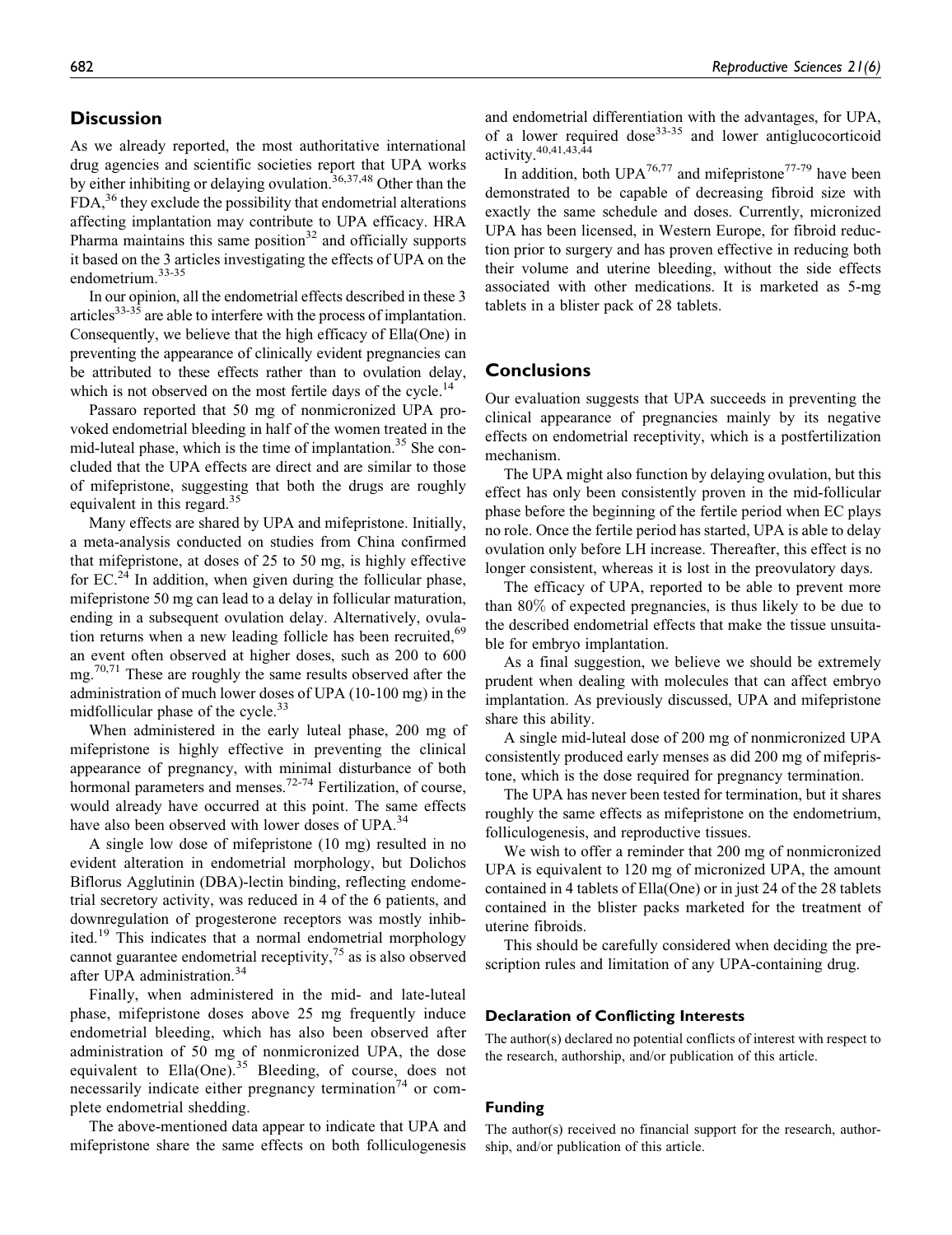#### References

- 1. [Gemzell Danielsson K. Mechanism of action of emergency con](https://www.researchgate.net/publication/47382334_Mechanism_of_action_of_emergency_contraception?el=1_x_8&enrichId=rgreq-9294533ddc557a26d723c0fe72a52be4-XXX&enrichSource=Y292ZXJQYWdlOzI1OTgwNzM1NTtBUzoxNjM4NDg0NTE1MzQ4NDhAMTQxNjA3NTkyMzEyOA==)traception. Contraception[. 2010;82\(5\):404-409.](https://www.researchgate.net/publication/47382334_Mechanism_of_action_of_emergency_contraception?el=1_x_8&enrichId=rgreq-9294533ddc557a26d723c0fe72a52be4-XXX&enrichSource=Y292ZXJQYWdlOzI1OTgwNzM1NTtBUzoxNjM4NDg0NTE1MzQ4NDhAMTQxNjA3NTkyMzEyOA==)
- 2. [Wilcox AJ, Weinberg CR, Baird DD. Timing of sexual inter](https://www.researchgate.net/publication/15722266_Timing_of_Sexual_Intercourse_in_Relation_to_Ovulation_-_Effects_on_the_Probability_of_Conception_Survival_of_the_Pregnancy_and_Sex_of_the_Baby?el=1_x_8&enrichId=rgreq-9294533ddc557a26d723c0fe72a52be4-XXX&enrichSource=Y292ZXJQYWdlOzI1OTgwNzM1NTtBUzoxNjM4NDg0NTE1MzQ4NDhAMTQxNjA3NTkyMzEyOA==)[course in relation to ovulation. Effects on the probability of con](https://www.researchgate.net/publication/15722266_Timing_of_Sexual_Intercourse_in_Relation_to_Ovulation_-_Effects_on_the_Probability_of_Conception_Survival_of_the_Pregnancy_and_Sex_of_the_Baby?el=1_x_8&enrichId=rgreq-9294533ddc557a26d723c0fe72a52be4-XXX&enrichSource=Y292ZXJQYWdlOzI1OTgwNzM1NTtBUzoxNjM4NDg0NTE1MzQ4NDhAMTQxNjA3NTkyMzEyOA==)[ception, survival of the pregnancy, and sex of the baby.](https://www.researchgate.net/publication/15722266_Timing_of_Sexual_Intercourse_in_Relation_to_Ovulation_-_Effects_on_the_Probability_of_Conception_Survival_of_the_Pregnancy_and_Sex_of_the_Baby?el=1_x_8&enrichId=rgreq-9294533ddc557a26d723c0fe72a52be4-XXX&enrichSource=Y292ZXJQYWdlOzI1OTgwNzM1NTtBUzoxNjM4NDg0NTE1MzQ4NDhAMTQxNjA3NTkyMzEyOA==) N Engl J Med[. 1995;333\(23\):1517-1521.](https://www.researchgate.net/publication/15722266_Timing_of_Sexual_Intercourse_in_Relation_to_Ovulation_-_Effects_on_the_Probability_of_Conception_Survival_of_the_Pregnancy_and_Sex_of_the_Baby?el=1_x_8&enrichId=rgreq-9294533ddc557a26d723c0fe72a52be4-XXX&enrichSource=Y292ZXJQYWdlOzI1OTgwNzM1NTtBUzoxNjM4NDg0NTE1MzQ4NDhAMTQxNjA3NTkyMzEyOA==)
- 3. [Wilcox AJ, Baird DD, Dunson DB, McConnaughey DR, Kesner](https://www.researchgate.net/publication/8517338_On_the_frequency_of_intercourse_around_ovulation_Evidence_for_biological_influences?el=1_x_8&enrichId=rgreq-9294533ddc557a26d723c0fe72a52be4-XXX&enrichSource=Y292ZXJQYWdlOzI1OTgwNzM1NTtBUzoxNjM4NDg0NTE1MzQ4NDhAMTQxNjA3NTkyMzEyOA==) [JS, Weinberg CR. On the frequency of intercourse around ovula](https://www.researchgate.net/publication/8517338_On_the_frequency_of_intercourse_around_ovulation_Evidence_for_biological_influences?el=1_x_8&enrichId=rgreq-9294533ddc557a26d723c0fe72a52be4-XXX&enrichSource=Y292ZXJQYWdlOzI1OTgwNzM1NTtBUzoxNjM4NDg0NTE1MzQ4NDhAMTQxNjA3NTkyMzEyOA==)[tion: evidence for biological influences.](https://www.researchgate.net/publication/8517338_On_the_frequency_of_intercourse_around_ovulation_Evidence_for_biological_influences?el=1_x_8&enrichId=rgreq-9294533ddc557a26d723c0fe72a52be4-XXX&enrichSource=Y292ZXJQYWdlOzI1OTgwNzM1NTtBUzoxNjM4NDg0NTE1MzQ4NDhAMTQxNjA3NTkyMzEyOA==) Hum Reprod. 2004;19(7): [1539-1543.](https://www.researchgate.net/publication/8517338_On_the_frequency_of_intercourse_around_ovulation_Evidence_for_biological_influences?el=1_x_8&enrichId=rgreq-9294533ddc557a26d723c0fe72a52be4-XXX&enrichSource=Y292ZXJQYWdlOzI1OTgwNzM1NTtBUzoxNjM4NDg0NTE1MzQ4NDhAMTQxNjA3NTkyMzEyOA==)
- 4. [Dunson DB, Baird DD, Wilcox AJ, Weinberg CR. Day-specific](https://www.researchgate.net/publication/12897726_Day-specific_probabilities_of_clinical_pregnancy_based_on_two_studies_with_imperfect_measures_of_ovulation?el=1_x_8&enrichId=rgreq-9294533ddc557a26d723c0fe72a52be4-XXX&enrichSource=Y292ZXJQYWdlOzI1OTgwNzM1NTtBUzoxNjM4NDg0NTE1MzQ4NDhAMTQxNjA3NTkyMzEyOA==) [probabilities of clinical pregnancy based on two studies with](https://www.researchgate.net/publication/12897726_Day-specific_probabilities_of_clinical_pregnancy_based_on_two_studies_with_imperfect_measures_of_ovulation?el=1_x_8&enrichId=rgreq-9294533ddc557a26d723c0fe72a52be4-XXX&enrichSource=Y292ZXJQYWdlOzI1OTgwNzM1NTtBUzoxNjM4NDg0NTE1MzQ4NDhAMTQxNjA3NTkyMzEyOA==) [imperfect measures of ovulation.](https://www.researchgate.net/publication/12897726_Day-specific_probabilities_of_clinical_pregnancy_based_on_two_studies_with_imperfect_measures_of_ovulation?el=1_x_8&enrichId=rgreq-9294533ddc557a26d723c0fe72a52be4-XXX&enrichSource=Y292ZXJQYWdlOzI1OTgwNzM1NTtBUzoxNjM4NDg0NTE1MzQ4NDhAMTQxNjA3NTkyMzEyOA==) Hum Reprod. 1999;14(7): [1835-1839.](https://www.researchgate.net/publication/12897726_Day-specific_probabilities_of_clinical_pregnancy_based_on_two_studies_with_imperfect_measures_of_ovulation?el=1_x_8&enrichId=rgreq-9294533ddc557a26d723c0fe72a52be4-XXX&enrichSource=Y292ZXJQYWdlOzI1OTgwNzM1NTtBUzoxNjM4NDg0NTE1MzQ4NDhAMTQxNjA3NTkyMzEyOA==)
- 5. [Trussel J, Rodriguez G, Ellertson C. New estimates of the effec](https://www.researchgate.net/publication/13592650_New_estimates_of_the_effectiveness_of_the_Yuzpe_regimen_of_emergency_contraception?el=1_x_8&enrichId=rgreq-9294533ddc557a26d723c0fe72a52be4-XXX&enrichSource=Y292ZXJQYWdlOzI1OTgwNzM1NTtBUzoxNjM4NDg0NTE1MzQ4NDhAMTQxNjA3NTkyMzEyOA==)[tiveness of the Yuzpe regimen of emergency contraception.](https://www.researchgate.net/publication/13592650_New_estimates_of_the_effectiveness_of_the_Yuzpe_regimen_of_emergency_contraception?el=1_x_8&enrichId=rgreq-9294533ddc557a26d723c0fe72a52be4-XXX&enrichSource=Y292ZXJQYWdlOzI1OTgwNzM1NTtBUzoxNjM4NDg0NTE1MzQ4NDhAMTQxNjA3NTkyMzEyOA==) Contraception[. 1998;57\(6\):363-369.](https://www.researchgate.net/publication/13592650_New_estimates_of_the_effectiveness_of_the_Yuzpe_regimen_of_emergency_contraception?el=1_x_8&enrichId=rgreq-9294533ddc557a26d723c0fe72a52be4-XXX&enrichSource=Y292ZXJQYWdlOzI1OTgwNzM1NTtBUzoxNjM4NDg0NTE1MzQ4NDhAMTQxNjA3NTkyMzEyOA==)
- 6. [Fine P, Mathe´ H, Ginde S, Cullins V, Morfesis J, Gainer E. Uli](https://www.researchgate.net/publication/41111970_Ulipristal_Acetate_Taken_48-120_Hours_After_Intercourse_for_Emergency_Contraception?el=1_x_8&enrichId=rgreq-9294533ddc557a26d723c0fe72a52be4-XXX&enrichSource=Y292ZXJQYWdlOzI1OTgwNzM1NTtBUzoxNjM4NDg0NTE1MzQ4NDhAMTQxNjA3NTkyMzEyOA==)[pristal acetate taken 48-120 hours after intercourse for emergency](https://www.researchgate.net/publication/41111970_Ulipristal_Acetate_Taken_48-120_Hours_After_Intercourse_for_Emergency_Contraception?el=1_x_8&enrichId=rgreq-9294533ddc557a26d723c0fe72a52be4-XXX&enrichSource=Y292ZXJQYWdlOzI1OTgwNzM1NTtBUzoxNjM4NDg0NTE1MzQ4NDhAMTQxNjA3NTkyMzEyOA==) contraception. Obstet Gynecol[. 2010;115\(2 pt 1\):257-263.](https://www.researchgate.net/publication/41111970_Ulipristal_Acetate_Taken_48-120_Hours_After_Intercourse_for_Emergency_Contraception?el=1_x_8&enrichId=rgreq-9294533ddc557a26d723c0fe72a52be4-XXX&enrichSource=Y292ZXJQYWdlOzI1OTgwNzM1NTtBUzoxNjM4NDg0NTE1MzQ4NDhAMTQxNjA3NTkyMzEyOA==)
- 7. [Stirling A, Glasier A. Estimating the efficacy of emergency con](https://www.researchgate.net/publication/11218318_Estimating_the_efficacy_of_emergency_contraception_-_How_reliable_are_the_data?el=1_x_8&enrichId=rgreq-9294533ddc557a26d723c0fe72a52be4-XXX&enrichSource=Y292ZXJQYWdlOzI1OTgwNzM1NTtBUzoxNjM4NDg0NTE1MzQ4NDhAMTQxNjA3NTkyMzEyOA==)[traception—how reliable are the data?](https://www.researchgate.net/publication/11218318_Estimating_the_efficacy_of_emergency_contraception_-_How_reliable_are_the_data?el=1_x_8&enrichId=rgreq-9294533ddc557a26d723c0fe72a52be4-XXX&enrichSource=Y292ZXJQYWdlOzI1OTgwNzM1NTtBUzoxNjM4NDg0NTE1MzQ4NDhAMTQxNjA3NTkyMzEyOA==) Contraception. 2002; [66\(1\):19-22.](https://www.researchgate.net/publication/11218318_Estimating_the_efficacy_of_emergency_contraception_-_How_reliable_are_the_data?el=1_x_8&enrichId=rgreq-9294533ddc557a26d723c0fe72a52be4-XXX&enrichSource=Y292ZXJQYWdlOzI1OTgwNzM1NTtBUzoxNjM4NDg0NTE1MzQ4NDhAMTQxNjA3NTkyMzEyOA==)
- 8. Trussell J, Ellertson C, von Hertzen H, et al. Estimating the effectiveness of emergency contraceptive pills. Contraception. 2003; 67(4):259-265.
- 9. [Task Force on Postovulatory Methods of Fertility Regulation.](https://www.researchgate.net/publication/294662029_Task_force_on_postovulatory_methods_of_fertility_regulation_Randomised_controlled_trial_of_levonorgestrel_versus_the_Yuzpe_regimen_of_combined_oral_contraceptives_for_emergency_contraception?el=1_x_8&enrichId=rgreq-9294533ddc557a26d723c0fe72a52be4-XXX&enrichSource=Y292ZXJQYWdlOzI1OTgwNzM1NTtBUzoxNjM4NDg0NTE1MzQ4NDhAMTQxNjA3NTkyMzEyOA==) [Randomised controlled trial of levonorgestrel versus the Yuzpe](https://www.researchgate.net/publication/294662029_Task_force_on_postovulatory_methods_of_fertility_regulation_Randomised_controlled_trial_of_levonorgestrel_versus_the_Yuzpe_regimen_of_combined_oral_contraceptives_for_emergency_contraception?el=1_x_8&enrichId=rgreq-9294533ddc557a26d723c0fe72a52be4-XXX&enrichSource=Y292ZXJQYWdlOzI1OTgwNzM1NTtBUzoxNjM4NDg0NTE1MzQ4NDhAMTQxNjA3NTkyMzEyOA==) [regimen of combined oral contraceptives for emergency contra](https://www.researchgate.net/publication/294662029_Task_force_on_postovulatory_methods_of_fertility_regulation_Randomised_controlled_trial_of_levonorgestrel_versus_the_Yuzpe_regimen_of_combined_oral_contraceptives_for_emergency_contraception?el=1_x_8&enrichId=rgreq-9294533ddc557a26d723c0fe72a52be4-XXX&enrichSource=Y292ZXJQYWdlOzI1OTgwNzM1NTtBUzoxNjM4NDg0NTE1MzQ4NDhAMTQxNjA3NTkyMzEyOA==)ception. Lancet[. 1998;352\(9126\):428-433.](https://www.researchgate.net/publication/294662029_Task_force_on_postovulatory_methods_of_fertility_regulation_Randomised_controlled_trial_of_levonorgestrel_versus_the_Yuzpe_regimen_of_combined_oral_contraceptives_for_emergency_contraception?el=1_x_8&enrichId=rgreq-9294533ddc557a26d723c0fe72a52be4-XXX&enrichSource=Y292ZXJQYWdlOzI1OTgwNzM1NTtBUzoxNjM4NDg0NTE1MzQ4NDhAMTQxNjA3NTkyMzEyOA==)
- 10. Cheng L, Gülmezoglu AM, Piaggio G, Ezcurra E, Van Look PF. [Interventions for emergency contraception.](https://www.researchgate.net/publication/8444035_Interventions_for_emergency_contraception?el=1_x_8&enrichId=rgreq-9294533ddc557a26d723c0fe72a52be4-XXX&enrichSource=Y292ZXJQYWdlOzI1OTgwNzM1NTtBUzoxNjM4NDg0NTE1MzQ4NDhAMTQxNjA3NTkyMzEyOA==) Cochrane Database Syst Rev[. 2008;\(2\):CD001324.](https://www.researchgate.net/publication/8444035_Interventions_for_emergency_contraception?el=1_x_8&enrichId=rgreq-9294533ddc557a26d723c0fe72a52be4-XXX&enrichSource=Y292ZXJQYWdlOzI1OTgwNzM1NTtBUzoxNjM4NDg0NTE1MzQ4NDhAMTQxNjA3NTkyMzEyOA==)
- 11. [Mozzanega B, Cosmi E. How do levonorgestrel-only emergency](https://www.researchgate.net/publication/45422832_How_do_levonorgestrel-only_emergency_contraceptive_pills_prevent_pregnancy_Some_consideration?el=1_x_8&enrichId=rgreq-9294533ddc557a26d723c0fe72a52be4-XXX&enrichSource=Y292ZXJQYWdlOzI1OTgwNzM1NTtBUzoxNjM4NDg0NTE1MzQ4NDhAMTQxNjA3NTkyMzEyOA==) [contraceptive pills prevent pregnancy? Some considerations.](https://www.researchgate.net/publication/45422832_How_do_levonorgestrel-only_emergency_contraceptive_pills_prevent_pregnancy_Some_consideration?el=1_x_8&enrichId=rgreq-9294533ddc557a26d723c0fe72a52be4-XXX&enrichSource=Y292ZXJQYWdlOzI1OTgwNzM1NTtBUzoxNjM4NDg0NTE1MzQ4NDhAMTQxNjA3NTkyMzEyOA==) [Gynecol Endocrinol.](https://www.researchgate.net/publication/45422832_How_do_levonorgestrel-only_emergency_contraceptive_pills_prevent_pregnancy_Some_consideration?el=1_x_8&enrichId=rgreq-9294533ddc557a26d723c0fe72a52be4-XXX&enrichSource=Y292ZXJQYWdlOzI1OTgwNzM1NTtBUzoxNjM4NDg0NTE1MzQ4NDhAMTQxNjA3NTkyMzEyOA==) 2011;27(6):439-442.
- 12. [Croxatto HB, Brache V, Pavez M, et al. Pituitary–ovarian func](https://www.researchgate.net/publication/51372177_Pituitary-ovarian_function_following_the_standard_levonorgestrel_emergency_contraceptive_dose_or_a_single_075-mg_dose_given_on_the_days_preceding_ovulation?el=1_x_8&enrichId=rgreq-9294533ddc557a26d723c0fe72a52be4-XXX&enrichSource=Y292ZXJQYWdlOzI1OTgwNzM1NTtBUzoxNjM4NDg0NTE1MzQ4NDhAMTQxNjA3NTkyMzEyOA==)[tion following the standard levonorgestrel emergency contracep](https://www.researchgate.net/publication/51372177_Pituitary-ovarian_function_following_the_standard_levonorgestrel_emergency_contraceptive_dose_or_a_single_075-mg_dose_given_on_the_days_preceding_ovulation?el=1_x_8&enrichId=rgreq-9294533ddc557a26d723c0fe72a52be4-XXX&enrichSource=Y292ZXJQYWdlOzI1OTgwNzM1NTtBUzoxNjM4NDg0NTE1MzQ4NDhAMTQxNjA3NTkyMzEyOA==)[tive dose or a single 0.75-mg dose given on the days preceding](https://www.researchgate.net/publication/51372177_Pituitary-ovarian_function_following_the_standard_levonorgestrel_emergency_contraceptive_dose_or_a_single_075-mg_dose_given_on_the_days_preceding_ovulation?el=1_x_8&enrichId=rgreq-9294533ddc557a26d723c0fe72a52be4-XXX&enrichSource=Y292ZXJQYWdlOzI1OTgwNzM1NTtBUzoxNjM4NDg0NTE1MzQ4NDhAMTQxNjA3NTkyMzEyOA==) ovulation. Contraception[. 2004;70\(6\):442-450.](https://www.researchgate.net/publication/51372177_Pituitary-ovarian_function_following_the_standard_levonorgestrel_emergency_contraceptive_dose_or_a_single_075-mg_dose_given_on_the_days_preceding_ovulation?el=1_x_8&enrichId=rgreq-9294533ddc557a26d723c0fe72a52be4-XXX&enrichSource=Y292ZXJQYWdlOzI1OTgwNzM1NTtBUzoxNjM4NDg0NTE1MzQ4NDhAMTQxNjA3NTkyMzEyOA==)
- 13. Glasier AF, Cameron ST, Fine PM, et al. Ulipristal acetate versus levonorgestrel for emergency contraception: a randomised non-inferiority trial and metaanalysis. Lancet. 2010; 375(9714):555-562.
- 14. [Brache V, Cochon L, Jesam C, et al. Immediate preovulatory](https://www.researchgate.net/publication/45199760_Immediate_pre-ovulatory_administration_of_30_mg_ulipristal_acetate_significantly_delays_follicular_rupture?el=1_x_8&enrichId=rgreq-9294533ddc557a26d723c0fe72a52be4-XXX&enrichSource=Y292ZXJQYWdlOzI1OTgwNzM1NTtBUzoxNjM4NDg0NTE1MzQ4NDhAMTQxNjA3NTkyMzEyOA==) [administration of 30 mg ulipristal acetate significantly delays fol](https://www.researchgate.net/publication/45199760_Immediate_pre-ovulatory_administration_of_30_mg_ulipristal_acetate_significantly_delays_follicular_rupture?el=1_x_8&enrichId=rgreq-9294533ddc557a26d723c0fe72a52be4-XXX&enrichSource=Y292ZXJQYWdlOzI1OTgwNzM1NTtBUzoxNjM4NDg0NTE1MzQ4NDhAMTQxNjA3NTkyMzEyOA==)licular rupture. Hum Reprod[. 2010;25\(9\):2256-2263.](https://www.researchgate.net/publication/45199760_Immediate_pre-ovulatory_administration_of_30_mg_ulipristal_acetate_significantly_delays_follicular_rupture?el=1_x_8&enrichId=rgreq-9294533ddc557a26d723c0fe72a52be4-XXX&enrichSource=Y292ZXJQYWdlOzI1OTgwNzM1NTtBUzoxNjM4NDg0NTE1MzQ4NDhAMTQxNjA3NTkyMzEyOA==)
- 15. Noé G, Croxatto HB, Salvatierra AM, Reyes V, Villarroel C, Muñoz C, et al. Contraceptive efficacy of emergency contracep[tion with levonorgestrel given before or after ovulation.](https://www.researchgate.net/publication/43182524_Contraceptive_efficacy_of_emergency_contraception_with_levonorgestrel_given_before_or_after_ovulation?el=1_x_8&enrichId=rgreq-9294533ddc557a26d723c0fe72a52be4-XXX&enrichSource=Y292ZXJQYWdlOzI1OTgwNzM1NTtBUzoxNjM4NDg0NTE1MzQ4NDhAMTQxNjA3NTkyMzEyOA==) Contraception[. 2010;81\(5\):414-420.](https://www.researchgate.net/publication/43182524_Contraceptive_efficacy_of_emergency_contraception_with_levonorgestrel_given_before_or_after_ovulation?el=1_x_8&enrichId=rgreq-9294533ddc557a26d723c0fe72a52be4-XXX&enrichSource=Y292ZXJQYWdlOzI1OTgwNzM1NTtBUzoxNjM4NDg0NTE1MzQ4NDhAMTQxNjA3NTkyMzEyOA==)
- 16. International Federation of Gynecology & Obstetrics (FIGO) and International Consortium for Emergency Contraception (ICEC). How do Levonorgestrel-only emergency contraceptive pills

(LNG ECPs) work to prevent pregnancy?. [http://www.cecinfo.](http://www.cecinfo.org/custom-content/uploads/2012/12/ICEC_FIGO_MoA_Statement_March_2012.pdf) [org/custom-content/uploads/2012/12/ICEC\\_FIGO\\_MoA\\_Statement\\_](http://www.cecinfo.org/custom-content/uploads/2012/12/ICEC_FIGO_MoA_Statement_March_2012.pdf) [March\\_2012.pdf.](http://www.cecinfo.org/custom-content/uploads/2012/12/ICEC_FIGO_MoA_Statement_March_2012.pdf) Accessed March 1, 2013.

- 17. The European Society of Contraception and Reproductive Health. ''How do Levonorgestrelonly emergency contraceptive pills (LNG ECPs) work to prevent pregnancy?''. [http://www.escrh.eu/](http://www.escrh.eu/about-esc/news/how-do-levonorgestrel) [about-esc/news/how-do-levonorgestrel.](http://www.escrh.eu/about-esc/news/how-do-levonorgestrel) Accessed March 1, 2013.
- 18. Massai MR, Forcelledo ML, Brache V, et al. Does meloxicam increase the incidence of anovulation induced by single administration of levonorgestrel in emergency contraception? A pilot study. Hum Reprod. 2007;22(2):434-439.
- 19. Marions L, Hultenby K, Lindell I, Sun X, Ståbi B, Gemzell Daniels[son K. Emergency contraception with mifepristone and levonorges](https://www.researchgate.net/publication/11275080_Emergency_contraception_with_Mifepristone_and_Levonorgestrel_Mechanism_of_Action?el=1_x_8&enrichId=rgreq-9294533ddc557a26d723c0fe72a52be4-XXX&enrichSource=Y292ZXJQYWdlOzI1OTgwNzM1NTtBUzoxNjM4NDg0NTE1MzQ4NDhAMTQxNjA3NTkyMzEyOA==)[trel: mechanism of action.](https://www.researchgate.net/publication/11275080_Emergency_contraception_with_Mifepristone_and_Levonorgestrel_Mechanism_of_Action?el=1_x_8&enrichId=rgreq-9294533ddc557a26d723c0fe72a52be4-XXX&enrichSource=Y292ZXJQYWdlOzI1OTgwNzM1NTtBUzoxNjM4NDg0NTE1MzQ4NDhAMTQxNjA3NTkyMzEyOA==) Obstet Gynecol. 2002;100(1):65-71.
- 20. Durand M, del Carmen Cravioto M, Raymond EG, et al. On the mechanisms of action of short-term levonorgestrel administration in emergency contraception. Contraception. 2001;64(4): 227-234.
- 21. [Hapangama D, Glasier AF, Baird DT. The effects of peri](https://www.researchgate.net/publication/11969174_The_effect_of_peri-ovulatory_administration_of_levonorgestrel_on_the_menstrual_cycle?el=1_x_8&enrichId=rgreq-9294533ddc557a26d723c0fe72a52be4-XXX&enrichSource=Y292ZXJQYWdlOzI1OTgwNzM1NTtBUzoxNjM4NDg0NTE1MzQ4NDhAMTQxNjA3NTkyMzEyOA==)[ovulatory administration of levonorgestrel on the menstrual cycle.](https://www.researchgate.net/publication/11969174_The_effect_of_peri-ovulatory_administration_of_levonorgestrel_on_the_menstrual_cycle?el=1_x_8&enrichId=rgreq-9294533ddc557a26d723c0fe72a52be4-XXX&enrichSource=Y292ZXJQYWdlOzI1OTgwNzM1NTtBUzoxNjM4NDg0NTE1MzQ4NDhAMTQxNjA3NTkyMzEyOA==) Contraception[. 2001;64\(3\):123-129.](https://www.researchgate.net/publication/11969174_The_effect_of_peri-ovulatory_administration_of_levonorgestrel_on_the_menstrual_cycle?el=1_x_8&enrichId=rgreq-9294533ddc557a26d723c0fe72a52be4-XXX&enrichSource=Y292ZXJQYWdlOzI1OTgwNzM1NTtBUzoxNjM4NDg0NTE1MzQ4NDhAMTQxNjA3NTkyMzEyOA==)
- 22. Okewole IA, Arowojolu AO, Odusoga OL, et al. Effect of single administration of levonorgestrel on the menstrual cycle. Contraception. 2007;75(5):372-377.
- 23. [Durand M, Seppala M, Cravioto Mdel C, et al. Late follicular](https://www.researchgate.net/publication/7827896_Late_follicular_phase_administration_of_levonorgestrel_as_an_emergency_contraceptive_changes_the_secretory_pattern_of_glycodelin_in_serum_and_endometrium_during_the_luteal_phase_of_the_menstrual_cycle?el=1_x_8&enrichId=rgreq-9294533ddc557a26d723c0fe72a52be4-XXX&enrichSource=Y292ZXJQYWdlOzI1OTgwNzM1NTtBUzoxNjM4NDg0NTE1MzQ4NDhAMTQxNjA3NTkyMzEyOA==) [phase administration of levonorgestrel as an emergency contra](https://www.researchgate.net/publication/7827896_Late_follicular_phase_administration_of_levonorgestrel_as_an_emergency_contraceptive_changes_the_secretory_pattern_of_glycodelin_in_serum_and_endometrium_during_the_luteal_phase_of_the_menstrual_cycle?el=1_x_8&enrichId=rgreq-9294533ddc557a26d723c0fe72a52be4-XXX&enrichSource=Y292ZXJQYWdlOzI1OTgwNzM1NTtBUzoxNjM4NDg0NTE1MzQ4NDhAMTQxNjA3NTkyMzEyOA==)[ceptive changes the secretory pattern of glycodelin in serum and](https://www.researchgate.net/publication/7827896_Late_follicular_phase_administration_of_levonorgestrel_as_an_emergency_contraceptive_changes_the_secretory_pattern_of_glycodelin_in_serum_and_endometrium_during_the_luteal_phase_of_the_menstrual_cycle?el=1_x_8&enrichId=rgreq-9294533ddc557a26d723c0fe72a52be4-XXX&enrichSource=Y292ZXJQYWdlOzI1OTgwNzM1NTtBUzoxNjM4NDg0NTE1MzQ4NDhAMTQxNjA3NTkyMzEyOA==) [endometrium during the luteal phase of the menstrual cycle.](https://www.researchgate.net/publication/7827896_Late_follicular_phase_administration_of_levonorgestrel_as_an_emergency_contraceptive_changes_the_secretory_pattern_of_glycodelin_in_serum_and_endometrium_during_the_luteal_phase_of_the_menstrual_cycle?el=1_x_8&enrichId=rgreq-9294533ddc557a26d723c0fe72a52be4-XXX&enrichSource=Y292ZXJQYWdlOzI1OTgwNzM1NTtBUzoxNjM4NDg0NTE1MzQ4NDhAMTQxNjA3NTkyMzEyOA==) Contraception[. 2005;71\(6\):451-457.](https://www.researchgate.net/publication/7827896_Late_follicular_phase_administration_of_levonorgestrel_as_an_emergency_contraceptive_changes_the_secretory_pattern_of_glycodelin_in_serum_and_endometrium_during_the_luteal_phase_of_the_menstrual_cycle?el=1_x_8&enrichId=rgreq-9294533ddc557a26d723c0fe72a52be4-XXX&enrichSource=Y292ZXJQYWdlOzI1OTgwNzM1NTtBUzoxNjM4NDg0NTE1MzQ4NDhAMTQxNjA3NTkyMzEyOA==)
- 24. Cheng L, Che Y, Gülmezoglu AM. Intervention for emergency contraception. [Cochrane Database Syst Rev](https://www.researchgate.net/publication/262040661_Interventions_for_emergency_contraception?el=1_x_8&enrichId=rgreq-9294533ddc557a26d723c0fe72a52be4-XXX&enrichSource=Y292ZXJQYWdlOzI1OTgwNzM1NTtBUzoxNjM4NDg0NTE1MzQ4NDhAMTQxNjA3NTkyMzEyOA==). 2012;8:CD001324.
- 25. [Taneepanichskul S. Emergency contraception with mifepristone](https://www.researchgate.net/publication/26754866_Emergency_contraception_with_mifepristone_10_mg_in_Thai_women?el=1_x_8&enrichId=rgreq-9294533ddc557a26d723c0fe72a52be4-XXX&enrichSource=Y292ZXJQYWdlOzI1OTgwNzM1NTtBUzoxNjM4NDg0NTE1MzQ4NDhAMTQxNjA3NTkyMzEyOA==) 10 mg in Thai women. J Med Assoc Thai[. 2009;92\(8\):999-1002.](https://www.researchgate.net/publication/26754866_Emergency_contraception_with_mifepristone_10_mg_in_Thai_women?el=1_x_8&enrichId=rgreq-9294533ddc557a26d723c0fe72a52be4-XXX&enrichSource=Y292ZXJQYWdlOzI1OTgwNzM1NTtBUzoxNjM4NDg0NTE1MzQ4NDhAMTQxNjA3NTkyMzEyOA==)
- 26. [Bodensteiner KJ. Emergency contraception and RU-486 \(mife](https://www.researchgate.net/publication/221882042_Emergency_contraception_and_RU-486_mifepristone_Do_bioethical_discussions_improve_learning_and_retention?el=1_x_8&enrichId=rgreq-9294533ddc557a26d723c0fe72a52be4-XXX&enrichSource=Y292ZXJQYWdlOzI1OTgwNzM1NTtBUzoxNjM4NDg0NTE1MzQ4NDhAMTQxNjA3NTkyMzEyOA==)[pristone\): do bioethical discussions improve learning and reten](https://www.researchgate.net/publication/221882042_Emergency_contraception_and_RU-486_mifepristone_Do_bioethical_discussions_improve_learning_and_retention?el=1_x_8&enrichId=rgreq-9294533ddc557a26d723c0fe72a52be4-XXX&enrichSource=Y292ZXJQYWdlOzI1OTgwNzM1NTtBUzoxNjM4NDg0NTE1MzQ4NDhAMTQxNjA3NTkyMzEyOA==)tion? Adv Physiol Educ[. 2012;36\(1\):34-41.](https://www.researchgate.net/publication/221882042_Emergency_contraception_and_RU-486_mifepristone_Do_bioethical_discussions_improve_learning_and_retention?el=1_x_8&enrichId=rgreq-9294533ddc557a26d723c0fe72a52be4-XXX&enrichSource=Y292ZXJQYWdlOzI1OTgwNzM1NTtBUzoxNjM4NDg0NTE1MzQ4NDhAMTQxNjA3NTkyMzEyOA==)
- 27. [Glasier A. Emergency postcoital contraception.](https://www.researchgate.net/publication/13903735_Emergency_Postcoital_Contraception?el=1_x_8&enrichId=rgreq-9294533ddc557a26d723c0fe72a52be4-XXX&enrichSource=Y292ZXJQYWdlOzI1OTgwNzM1NTtBUzoxNjM4NDg0NTE1MzQ4NDhAMTQxNjA3NTkyMzEyOA==) N Engl J Med. [1997;337\(15\):1058-1064.](https://www.researchgate.net/publication/13903735_Emergency_Postcoital_Contraception?el=1_x_8&enrichId=rgreq-9294533ddc557a26d723c0fe72a52be4-XXX&enrichSource=Y292ZXJQYWdlOzI1OTgwNzM1NTtBUzoxNjM4NDg0NTE1MzQ4NDhAMTQxNjA3NTkyMzEyOA==)
- 28. Glasier A, Thong KJ, Dewar M, Mackie M, Baird DT. Mifepristone (RU486) compared with high dose estrogen and progestin for emergency postcoital contraception. N Engl J Med. 1992;327(15): 1041-1044.
- 29. [Richardson AR, Maltz FN. Ulipristal acetate: review of the effi](https://www.researchgate.net/publication/51864407_Ulipristal_Acetate_Review_of_the_Efficacy_and_Safety_of_a_Newly_Approved_Agent_for_Emergency_Contraception?el=1_x_8&enrichId=rgreq-9294533ddc557a26d723c0fe72a52be4-XXX&enrichSource=Y292ZXJQYWdlOzI1OTgwNzM1NTtBUzoxNjM4NDg0NTE1MzQ4NDhAMTQxNjA3NTkyMzEyOA==)[cacy and safety of a newly approved agent for emergency contra](https://www.researchgate.net/publication/51864407_Ulipristal_Acetate_Review_of_the_Efficacy_and_Safety_of_a_Newly_Approved_Agent_for_Emergency_Contraception?el=1_x_8&enrichId=rgreq-9294533ddc557a26d723c0fe72a52be4-XXX&enrichSource=Y292ZXJQYWdlOzI1OTgwNzM1NTtBUzoxNjM4NDg0NTE1MzQ4NDhAMTQxNjA3NTkyMzEyOA==)ception. Clin Ther[. 2012;34\(1\):24-36.](https://www.researchgate.net/publication/51864407_Ulipristal_Acetate_Review_of_the_Efficacy_and_Safety_of_a_Newly_Approved_Agent_for_Emergency_Contraception?el=1_x_8&enrichId=rgreq-9294533ddc557a26d723c0fe72a52be4-XXX&enrichSource=Y292ZXJQYWdlOzI1OTgwNzM1NTtBUzoxNjM4NDg0NTE1MzQ4NDhAMTQxNjA3NTkyMzEyOA==)
- 30. [Zhu HX, Zhang WW, Zhuang YL, Huang LL. Mifepristone as an](https://www.researchgate.net/publication/23667987_ORIGINAL_ARTICLE_Mifepristone_as_an_Anti-Implantation_Contraceptive_Drug_Roles_in_Regulation_of_Uterine_Natural_Killer_Cells_during_Implantation_Phase?el=1_x_8&enrichId=rgreq-9294533ddc557a26d723c0fe72a52be4-XXX&enrichSource=Y292ZXJQYWdlOzI1OTgwNzM1NTtBUzoxNjM4NDg0NTE1MzQ4NDhAMTQxNjA3NTkyMzEyOA==) [anti-implantation contraceptive drug: roles in regulation of uter](https://www.researchgate.net/publication/23667987_ORIGINAL_ARTICLE_Mifepristone_as_an_Anti-Implantation_Contraceptive_Drug_Roles_in_Regulation_of_Uterine_Natural_Killer_Cells_during_Implantation_Phase?el=1_x_8&enrichId=rgreq-9294533ddc557a26d723c0fe72a52be4-XXX&enrichSource=Y292ZXJQYWdlOzI1OTgwNzM1NTtBUzoxNjM4NDg0NTE1MzQ4NDhAMTQxNjA3NTkyMzEyOA==)[ine natural killer cells during implantation phase.](https://www.researchgate.net/publication/23667987_ORIGINAL_ARTICLE_Mifepristone_as_an_Anti-Implantation_Contraceptive_Drug_Roles_in_Regulation_of_Uterine_Natural_Killer_Cells_during_Implantation_Phase?el=1_x_8&enrichId=rgreq-9294533ddc557a26d723c0fe72a52be4-XXX&enrichSource=Y292ZXJQYWdlOzI1OTgwNzM1NTtBUzoxNjM4NDg0NTE1MzQ4NDhAMTQxNjA3NTkyMzEyOA==) Am J Reprod Immunol[. 2009;61\(1\):68-74.](https://www.researchgate.net/publication/23667987_ORIGINAL_ARTICLE_Mifepristone_as_an_Anti-Implantation_Contraceptive_Drug_Roles_in_Regulation_of_Uterine_Natural_Killer_Cells_during_Implantation_Phase?el=1_x_8&enrichId=rgreq-9294533ddc557a26d723c0fe72a52be4-XXX&enrichSource=Y292ZXJQYWdlOzI1OTgwNzM1NTtBUzoxNjM4NDg0NTE1MzQ4NDhAMTQxNjA3NTkyMzEyOA==)
- 31. [Miech RP. Immunopharmacology of ulipristal as an emergency](https://www.researchgate.net/publication/51852453_Immunopharmacology_of_Ulipristal_as_an_Emergency_Contraceptive?el=1_x_8&enrichId=rgreq-9294533ddc557a26d723c0fe72a52be4-XXX&enrichSource=Y292ZXJQYWdlOzI1OTgwNzM1NTtBUzoxNjM4NDg0NTE1MzQ4NDhAMTQxNjA3NTkyMzEyOA==) contraceptive. [Int J Women's Health](https://www.researchgate.net/publication/51852453_Immunopharmacology_of_Ulipristal_as_an_Emergency_Contraceptive?el=1_x_8&enrichId=rgreq-9294533ddc557a26d723c0fe72a52be4-XXX&enrichSource=Y292ZXJQYWdlOzI1OTgwNzM1NTtBUzoxNjM4NDg0NTE1MzQ4NDhAMTQxNjA3NTkyMzEyOA==). 2011;3:391-393.
- 32. Advisory Committee for Reproductive Health Drugs. Ulipristal acetate 30 mg tablet. Briefing materials. [http://www.fda.gov/](http://www.fda.gov/downloads/advisorycommittees/committeesmeetingmaterials/drugs/reprductivehealthdrugsadvisorycommittee/ucm215510.pdf) [downloads/advisorycommittees/committeesmeetingmaterials/](http://www.fda.gov/downloads/advisorycommittees/committeesmeetingmaterials/drugs/reprductivehealthdrugsadvisorycommittee/ucm215510.pdf) [drugs/reprductivehealthdrugsadvisorycommittee/ucm215510.](http://www.fda.gov/downloads/advisorycommittees/committeesmeetingmaterials/drugs/reprductivehealthdrugsadvisorycommittee/ucm215510.pdf) [pdf](http://www.fda.gov/downloads/advisorycommittees/committeesmeetingmaterials/drugs/reprductivehealthdrugsadvisorycommittee/ucm215510.pdf). Accessed June 17, 2010.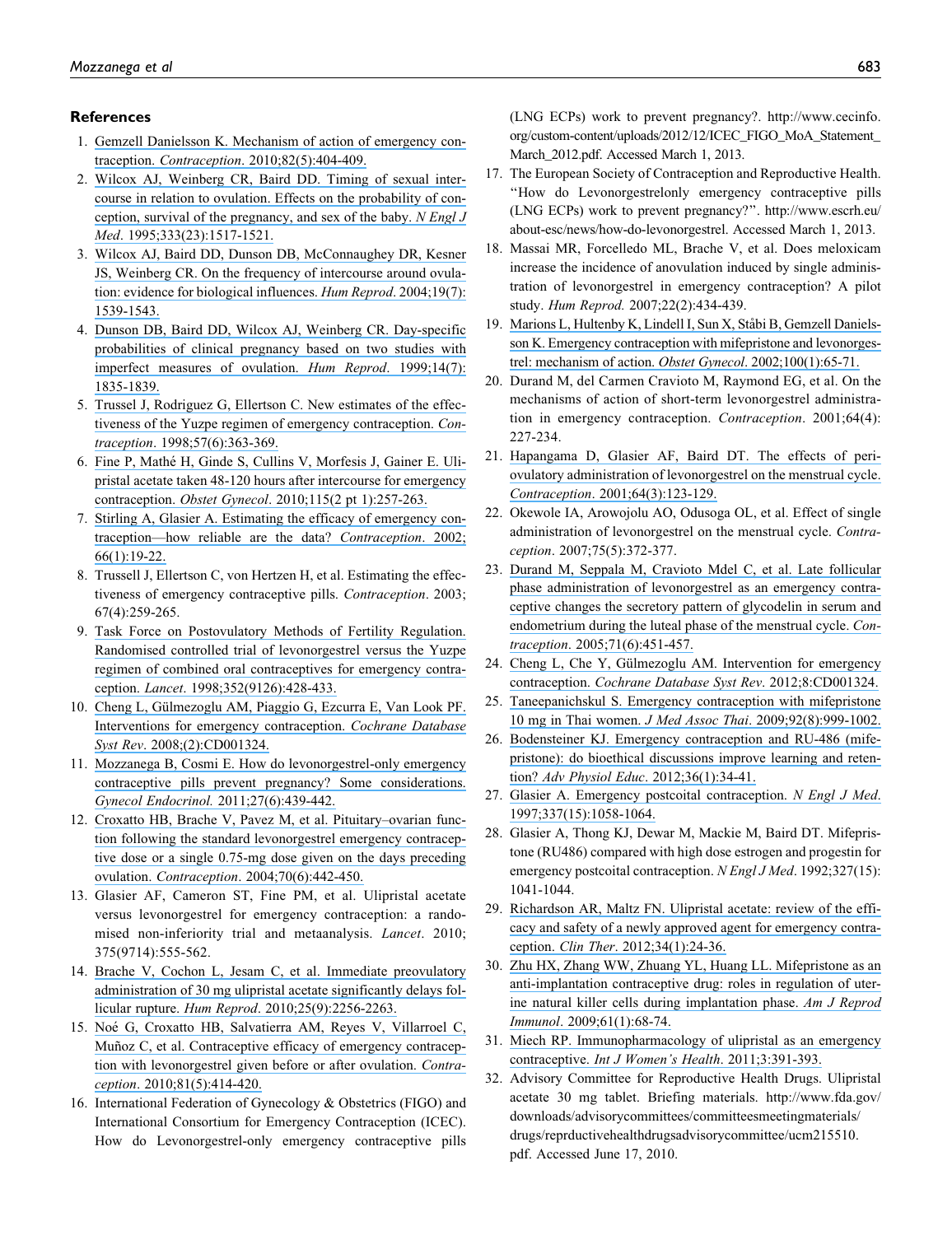- 33. Stratton P, Hartog B, Hajizadeh N, et al. A single midfollicular dose of CDB-2914, a new antiprogestin, inhibits folliculogenesis and endometrial differentiation in normally cycling women. Hum Reprod. 2000;15(5):1092-1099.
- 34. Stratton P, Levens ED, Hartog B, et al. Endometrial effects of a single early luteal dose of the selective progesterone receptor modulator CDB-2914. Fertil Steril. 2010;93(6):2035-2041.
- 35. Passaro MD, Piquion J, Mullen N, et al. Luteal phase doseresponse relationships of the antiprogestin CDB-2914 in normally cycling women. Hum Reprod. 2003;18(9):1820-1827.
- 36. Watson Medical Communication. Highlights of Prescribing Information—Ella Tablet; 2010. [http://www.accessdata.fda.gov/drug](http://www.accessdata.fda.gov/drugsatfda_docs/label/2010/022474s000lbl.pdf)[satfda\\_docs/label/2010/022474s000lbl.pdf.](http://www.accessdata.fda.gov/drugsatfda_docs/label/2010/022474s000lbl.pdf) Accessed March 1, 2013.
- 37. European Medicines Agency. EllaOne: EPAR—Product Information. Annex 1—Survey of product characteristics. [http://www.](http://www.ema.europa.eu/docs/en_GB/document_library/EPAR_Product_Information/human/001027/WC500023670.pdf) [ema.europa.eu/docs/en\\_GB/document\\_library/EPAR\\_Product\\_](http://www.ema.europa.eu/docs/en_GB/document_library/EPAR_Product_Information/human/001027/WC500023670.pdf) [Information/human/001027/WC500023670.pdf](http://www.ema.europa.eu/docs/en_GB/document_library/EPAR_Product_Information/human/001027/WC500023670.pdf). Accessed March 1, 2013.
- 38. [Wagner BL, Pollio G, Giangrande P, et al. The novel progesterone](https://www.researchgate.net/publication/13222628_The_novel_progesterone_receptor_antagonists_RTI_3021-012_and_RTI_3021-022_exhibit_complex_glucocorticoid_receptor_antagonist_activities_Implications_for_the_development_of_dissociated_antiprogestins?el=1_x_8&enrichId=rgreq-9294533ddc557a26d723c0fe72a52be4-XXX&enrichSource=Y292ZXJQYWdlOzI1OTgwNzM1NTtBUzoxNjM4NDg0NTE1MzQ4NDhAMTQxNjA3NTkyMzEyOA==) [receptor antagonist RTI 3021-3012 and RTI 3021-3022 exhibit](https://www.researchgate.net/publication/13222628_The_novel_progesterone_receptor_antagonists_RTI_3021-012_and_RTI_3021-022_exhibit_complex_glucocorticoid_receptor_antagonist_activities_Implications_for_the_development_of_dissociated_antiprogestins?el=1_x_8&enrichId=rgreq-9294533ddc557a26d723c0fe72a52be4-XXX&enrichSource=Y292ZXJQYWdlOzI1OTgwNzM1NTtBUzoxNjM4NDg0NTE1MzQ4NDhAMTQxNjA3NTkyMzEyOA==) [complex glucocorticoid receptor activities: implications for the](https://www.researchgate.net/publication/13222628_The_novel_progesterone_receptor_antagonists_RTI_3021-012_and_RTI_3021-022_exhibit_complex_glucocorticoid_receptor_antagonist_activities_Implications_for_the_development_of_dissociated_antiprogestins?el=1_x_8&enrichId=rgreq-9294533ddc557a26d723c0fe72a52be4-XXX&enrichSource=Y292ZXJQYWdlOzI1OTgwNzM1NTtBUzoxNjM4NDg0NTE1MzQ4NDhAMTQxNjA3NTkyMzEyOA==) [development of dissociated antiprogestins.](https://www.researchgate.net/publication/13222628_The_novel_progesterone_receptor_antagonists_RTI_3021-012_and_RTI_3021-022_exhibit_complex_glucocorticoid_receptor_antagonist_activities_Implications_for_the_development_of_dissociated_antiprogestins?el=1_x_8&enrichId=rgreq-9294533ddc557a26d723c0fe72a52be4-XXX&enrichSource=Y292ZXJQYWdlOzI1OTgwNzM1NTtBUzoxNjM4NDg0NTE1MzQ4NDhAMTQxNjA3NTkyMzEyOA==) Endocrinology. [1999;140\(3\):1449-1458.](https://www.researchgate.net/publication/13222628_The_novel_progesterone_receptor_antagonists_RTI_3021-012_and_RTI_3021-022_exhibit_complex_glucocorticoid_receptor_antagonist_activities_Implications_for_the_development_of_dissociated_antiprogestins?el=1_x_8&enrichId=rgreq-9294533ddc557a26d723c0fe72a52be4-XXX&enrichSource=Y292ZXJQYWdlOzI1OTgwNzM1NTtBUzoxNjM4NDg0NTE1MzQ4NDhAMTQxNjA3NTkyMzEyOA==)
- 39. [Blithe DL, Nieman LK, Blye RP, Stratton P, Passaro M. Develop](https://www.researchgate.net/publication/8966062_Development_of_the_selective_progesterone_receptor_modulator_CDB-2914_for_clinical_indications?el=1_x_8&enrichId=rgreq-9294533ddc557a26d723c0fe72a52be4-XXX&enrichSource=Y292ZXJQYWdlOzI1OTgwNzM1NTtBUzoxNjM4NDg0NTE1MzQ4NDhAMTQxNjA3NTkyMzEyOA==)[ment of the selective progesterone receptor modulator CDB-2914](https://www.researchgate.net/publication/8966062_Development_of_the_selective_progesterone_receptor_modulator_CDB-2914_for_clinical_indications?el=1_x_8&enrichId=rgreq-9294533ddc557a26d723c0fe72a52be4-XXX&enrichSource=Y292ZXJQYWdlOzI1OTgwNzM1NTtBUzoxNjM4NDg0NTE1MzQ4NDhAMTQxNjA3NTkyMzEyOA==) for clinical indications. Steroids[. 2003;68\(10-13\):1013-1017.](https://www.researchgate.net/publication/8966062_Development_of_the_selective_progesterone_receptor_modulator_CDB-2914_for_clinical_indications?el=1_x_8&enrichId=rgreq-9294533ddc557a26d723c0fe72a52be4-XXX&enrichSource=Y292ZXJQYWdlOzI1OTgwNzM1NTtBUzoxNjM4NDg0NTE1MzQ4NDhAMTQxNjA3NTkyMzEyOA==)
- 40. Attardi BJ, Burgenson J, Hild SA, Reel JR. In vitro antiprogestational/antiglucocorticoid activity and progestin and glucocorticoid receptor binding of the putative metabolites and synthetic derivatives of CDB-2914, CDB-4124, and mifepristone. *J Steroid* Biochem Mol Biol. 2004;88(3):277-288.
- 41. [Attardi BJ, Burgenson J, Hild SA, Reel JR, Blye RP. CDB-4124](https://www.researchgate.net/publication/11452407_CDB-4124_and_its_putative_monodemethylated_metabolite_CDB-4453_are_potent_antiprogestins_with_reduced_antiglucocorticoid_activity_In_vitro_comparison_to_mifepristone_and_CDB-2914?el=1_x_8&enrichId=rgreq-9294533ddc557a26d723c0fe72a52be4-XXX&enrichSource=Y292ZXJQYWdlOzI1OTgwNzM1NTtBUzoxNjM4NDg0NTE1MzQ4NDhAMTQxNjA3NTkyMzEyOA==) [and its putative monodemethylated metabolite, CDB-4453, are](https://www.researchgate.net/publication/11452407_CDB-4124_and_its_putative_monodemethylated_metabolite_CDB-4453_are_potent_antiprogestins_with_reduced_antiglucocorticoid_activity_In_vitro_comparison_to_mifepristone_and_CDB-2914?el=1_x_8&enrichId=rgreq-9294533ddc557a26d723c0fe72a52be4-XXX&enrichSource=Y292ZXJQYWdlOzI1OTgwNzM1NTtBUzoxNjM4NDg0NTE1MzQ4NDhAMTQxNjA3NTkyMzEyOA==) [potent antiprogestins with reduced antiglucocorticoid activity:](https://www.researchgate.net/publication/11452407_CDB-4124_and_its_putative_monodemethylated_metabolite_CDB-4453_are_potent_antiprogestins_with_reduced_antiglucocorticoid_activity_In_vitro_comparison_to_mifepristone_and_CDB-2914?el=1_x_8&enrichId=rgreq-9294533ddc557a26d723c0fe72a52be4-XXX&enrichSource=Y292ZXJQYWdlOzI1OTgwNzM1NTtBUzoxNjM4NDg0NTE1MzQ4NDhAMTQxNjA3NTkyMzEyOA==) [in vitro comparison to mifepristone and CDB-2914.](https://www.researchgate.net/publication/11452407_CDB-4124_and_its_putative_monodemethylated_metabolite_CDB-4453_are_potent_antiprogestins_with_reduced_antiglucocorticoid_activity_In_vitro_comparison_to_mifepristone_and_CDB-2914?el=1_x_8&enrichId=rgreq-9294533ddc557a26d723c0fe72a52be4-XXX&enrichSource=Y292ZXJQYWdlOzI1OTgwNzM1NTtBUzoxNjM4NDg0NTE1MzQ4NDhAMTQxNjA3NTkyMzEyOA==) Mol Cell Endocrinol[. 2002;188\(1-2\):111-123.](https://www.researchgate.net/publication/11452407_CDB-4124_and_its_putative_monodemethylated_metabolite_CDB-4453_are_potent_antiprogestins_with_reduced_antiglucocorticoid_activity_In_vitro_comparison_to_mifepristone_and_CDB-2914?el=1_x_8&enrichId=rgreq-9294533ddc557a26d723c0fe72a52be4-XXX&enrichSource=Y292ZXJQYWdlOzI1OTgwNzM1NTtBUzoxNjM4NDg0NTE1MzQ4NDhAMTQxNjA3NTkyMzEyOA==)
- 42. [Gemzell-Danielsson K, Meng CX. Emergency contraception:](https://www.researchgate.net/publication/47756201_Emergency_contraception_Potential_role_of_ulipristal_acetate?el=1_x_8&enrichId=rgreq-9294533ddc557a26d723c0fe72a52be4-XXX&enrichSource=Y292ZXJQYWdlOzI1OTgwNzM1NTtBUzoxNjM4NDg0NTE1MzQ4NDhAMTQxNjA3NTkyMzEyOA==) [potential role of ulipristal acetate.](https://www.researchgate.net/publication/47756201_Emergency_contraception_Potential_role_of_ulipristal_acetate?el=1_x_8&enrichId=rgreq-9294533ddc557a26d723c0fe72a52be4-XXX&enrichSource=Y292ZXJQYWdlOzI1OTgwNzM1NTtBUzoxNjM4NDg0NTE1MzQ4NDhAMTQxNjA3NTkyMzEyOA==) Int J Women's Health. 2010; [2:53-61.](https://www.researchgate.net/publication/47756201_Emergency_contraception_Potential_role_of_ulipristal_acetate?el=1_x_8&enrichId=rgreq-9294533ddc557a26d723c0fe72a52be4-XXX&enrichSource=Y292ZXJQYWdlOzI1OTgwNzM1NTtBUzoxNjM4NDg0NTE1MzQ4NDhAMTQxNjA3NTkyMzEyOA==)
- 43. [Gainer EE, Ulmann A. Pharmacologic properties of CDB\(VA\)-](https://www.researchgate.net/publication/8966061_Pharmacologic_properties_of_CDBVA-2914?el=1_x_8&enrichId=rgreq-9294533ddc557a26d723c0fe72a52be4-XXX&enrichSource=Y292ZXJQYWdlOzI1OTgwNzM1NTtBUzoxNjM4NDg0NTE1MzQ4NDhAMTQxNjA3NTkyMzEyOA==) 2914. Steroids[. 2003;68\(10-13\):1005-1011.](https://www.researchgate.net/publication/8966061_Pharmacologic_properties_of_CDBVA-2914?el=1_x_8&enrichId=rgreq-9294533ddc557a26d723c0fe72a52be4-XXX&enrichSource=Y292ZXJQYWdlOzI1OTgwNzM1NTtBUzoxNjM4NDg0NTE1MzQ4NDhAMTQxNjA3NTkyMzEyOA==)
- 44. [Rao PN, Wang Z, Cessac JW, Rosenberg RS, Jenkins DJ,](https://www.researchgate.net/publication/13486766_New_11b-aryl-substituted_steroids_exhibit_both_progestational_and_antiprogestational_activity?el=1_x_8&enrichId=rgreq-9294533ddc557a26d723c0fe72a52be4-XXX&enrichSource=Y292ZXJQYWdlOzI1OTgwNzM1NTtBUzoxNjM4NDg0NTE1MzQ4NDhAMTQxNjA3NTkyMzEyOA==) [Diamandis EP. New 11beta-arylsubstituted steroids exhibit](https://www.researchgate.net/publication/13486766_New_11b-aryl-substituted_steroids_exhibit_both_progestational_and_antiprogestational_activity?el=1_x_8&enrichId=rgreq-9294533ddc557a26d723c0fe72a52be4-XXX&enrichSource=Y292ZXJQYWdlOzI1OTgwNzM1NTtBUzoxNjM4NDg0NTE1MzQ4NDhAMTQxNjA3NTkyMzEyOA==) [both progestational and antiprogestational activity.](https://www.researchgate.net/publication/13486766_New_11b-aryl-substituted_steroids_exhibit_both_progestational_and_antiprogestational_activity?el=1_x_8&enrichId=rgreq-9294533ddc557a26d723c0fe72a52be4-XXX&enrichSource=Y292ZXJQYWdlOzI1OTgwNzM1NTtBUzoxNjM4NDg0NTE1MzQ4NDhAMTQxNjA3NTkyMzEyOA==) Steroids. [1998;63\(10\):523-530.](https://www.researchgate.net/publication/13486766_New_11b-aryl-substituted_steroids_exhibit_both_progestational_and_antiprogestational_activity?el=1_x_8&enrichId=rgreq-9294533ddc557a26d723c0fe72a52be4-XXX&enrichSource=Y292ZXJQYWdlOzI1OTgwNzM1NTtBUzoxNjM4NDg0NTE1MzQ4NDhAMTQxNjA3NTkyMzEyOA==)
- 45. US Food and Drug Administration. Ulipristal Acetate: New Drug Review Application 22-474. Center for Drug Evaluation and Research; 2009.
- 46. Creinin MD, Schlaff W, Archer DF, et al. Progestin receptor modulator for emergency contraception: a randomized control trial. Obstet Gynecol. 2006;108(5):1089-1097.
- 47. [Moreau C, Trussell J. Results from pooled phase III studies of uli](https://www.researchgate.net/publication/228440272_Results_from_pooled_Phase_III_studies_of_ulipristal_acetate_for_emergency_contraception?el=1_x_8&enrichId=rgreq-9294533ddc557a26d723c0fe72a52be4-XXX&enrichSource=Y292ZXJQYWdlOzI1OTgwNzM1NTtBUzoxNjM4NDg0NTE1MzQ4NDhAMTQxNjA3NTkyMzEyOA==)[pristal acetate for emergency contraception.](https://www.researchgate.net/publication/228440272_Results_from_pooled_Phase_III_studies_of_ulipristal_acetate_for_emergency_contraception?el=1_x_8&enrichId=rgreq-9294533ddc557a26d723c0fe72a52be4-XXX&enrichSource=Y292ZXJQYWdlOzI1OTgwNzM1NTtBUzoxNjM4NDg0NTE1MzQ4NDhAMTQxNjA3NTkyMzEyOA==) Contraception. 2012; [86\(6\):673-680.](https://www.researchgate.net/publication/228440272_Results_from_pooled_Phase_III_studies_of_ulipristal_acetate_for_emergency_contraception?el=1_x_8&enrichId=rgreq-9294533ddc557a26d723c0fe72a52be4-XXX&enrichSource=Y292ZXJQYWdlOzI1OTgwNzM1NTtBUzoxNjM4NDg0NTE1MzQ4NDhAMTQxNjA3NTkyMzEyOA==)
- 48. International Federation of Gynecology & Obstetrics (FIGO) and International Consortium for Emergency Contraception

(ICEC). Emergency Contraceptive Pills—Medical and Service Delivery Guidelines; 2012. [http://www.sexualityandu.ca/uploads/](http://www.sexualityandu.ca/uploads/files/Medical_and_Service_Delivery_Guidelines_Eng_2012.pdf) [files/Medical\\_and\\_Service\\_Delivery\\_Guidelines\\_Eng\\_2012.pdf](http://www.sexualityandu.ca/uploads/files/Medical_and_Service_Delivery_Guidelines_Eng_2012.pdf). Accessed March 1, 2013.

- 49. Wilton JM. Ulipristal acetate—the newest emergency contraceptive. Nurs Womens Health. 2012;16(4):331-335.
- 50. [Sullivan JL, Bulloch MN. Ulipristal acetate: a new emer-](https://www.researchgate.net/publication/51828235_Ulipristal_acetate_A_new_emergency_contraceptive?el=1_x_8&enrichId=rgreq-9294533ddc557a26d723c0fe72a52be4-XXX&enrichSource=Y292ZXJQYWdlOzI1OTgwNzM1NTtBUzoxNjM4NDg0NTE1MzQ4NDhAMTQxNjA3NTkyMzEyOA==)gency contraceptive. [Expert Rev Clin Pharmacol](https://www.researchgate.net/publication/51828235_Ulipristal_acetate_A_new_emergency_contraceptive?el=1_x_8&enrichId=rgreq-9294533ddc557a26d723c0fe72a52be4-XXX&enrichSource=Y292ZXJQYWdlOzI1OTgwNzM1NTtBUzoxNjM4NDg0NTE1MzQ4NDhAMTQxNjA3NTkyMzEyOA==). 2011;4(4): [417-427.](https://www.researchgate.net/publication/51828235_Ulipristal_acetate_A_new_emergency_contraceptive?el=1_x_8&enrichId=rgreq-9294533ddc557a26d723c0fe72a52be4-XXX&enrichSource=Y292ZXJQYWdlOzI1OTgwNzM1NTtBUzoxNjM4NDg0NTE1MzQ4NDhAMTQxNjA3NTkyMzEyOA==)
- 51. [Shrader SP, Hall LN, Ragucci KR, Rafie S. Updates in hormo](https://www.researchgate.net/publication/51648066_Updates_in_Hormonal_Emergency_Contraception?el=1_x_8&enrichId=rgreq-9294533ddc557a26d723c0fe72a52be4-XXX&enrichSource=Y292ZXJQYWdlOzI1OTgwNzM1NTtBUzoxNjM4NDg0NTE1MzQ4NDhAMTQxNjA3NTkyMzEyOA==)[nal emergency contraception.](https://www.researchgate.net/publication/51648066_Updates_in_Hormonal_Emergency_Contraception?el=1_x_8&enrichId=rgreq-9294533ddc557a26d723c0fe72a52be4-XXX&enrichSource=Y292ZXJQYWdlOzI1OTgwNzM1NTtBUzoxNjM4NDg0NTE1MzQ4NDhAMTQxNjA3NTkyMzEyOA==) Pharmacotherapy. 2011;31(9): [887-895.](https://www.researchgate.net/publication/51648066_Updates_in_Hormonal_Emergency_Contraception?el=1_x_8&enrichId=rgreq-9294533ddc557a26d723c0fe72a52be4-XXX&enrichSource=Y292ZXJQYWdlOzI1OTgwNzM1NTtBUzoxNjM4NDg0NTE1MzQ4NDhAMTQxNjA3NTkyMzEyOA==)
- 52. [McKeage K, Croxtall JD. Ulipristal acetate: a review of its use in](https://www.researchgate.net/publication/51123026_Ulipristal_Acetate_A_Review_of_Its_Use_in_Emergency_Contraception?el=1_x_8&enrichId=rgreq-9294533ddc557a26d723c0fe72a52be4-XXX&enrichSource=Y292ZXJQYWdlOzI1OTgwNzM1NTtBUzoxNjM4NDg0NTE1MzQ4NDhAMTQxNjA3NTkyMzEyOA==) [emergency contraception.](https://www.researchgate.net/publication/51123026_Ulipristal_Acetate_A_Review_of_Its_Use_in_Emergency_Contraception?el=1_x_8&enrichId=rgreq-9294533ddc557a26d723c0fe72a52be4-XXX&enrichSource=Y292ZXJQYWdlOzI1OTgwNzM1NTtBUzoxNjM4NDg0NTE1MzQ4NDhAMTQxNjA3NTkyMzEyOA==) Drugs. 2011;71(7):935-945.
- 53. [Fine PM. Ulipristal acetate: a new emergency contraceptive that](https://www.researchgate.net/publication/49699691_Ulipristal_acetate_A_new_emergency_contraceptive_that_is_safe_and_more_effective_than_levonorgestrel?el=1_x_8&enrichId=rgreq-9294533ddc557a26d723c0fe72a52be4-XXX&enrichSource=Y292ZXJQYWdlOzI1OTgwNzM1NTtBUzoxNjM4NDg0NTE1MzQ4NDhAMTQxNjA3NTkyMzEyOA==) [is safe and more effective than levonorgestrel.](https://www.researchgate.net/publication/49699691_Ulipristal_acetate_A_new_emergency_contraceptive_that_is_safe_and_more_effective_than_levonorgestrel?el=1_x_8&enrichId=rgreq-9294533ddc557a26d723c0fe72a52be4-XXX&enrichSource=Y292ZXJQYWdlOzI1OTgwNzM1NTtBUzoxNjM4NDg0NTE1MzQ4NDhAMTQxNjA3NTkyMzEyOA==) Womens Health. [2011;7\(1\):9-17.](https://www.researchgate.net/publication/49699691_Ulipristal_acetate_A_new_emergency_contraceptive_that_is_safe_and_more_effective_than_levonorgestrel?el=1_x_8&enrichId=rgreq-9294533ddc557a26d723c0fe72a52be4-XXX&enrichSource=Y292ZXJQYWdlOzI1OTgwNzM1NTtBUzoxNjM4NDg0NTE1MzQ4NDhAMTQxNjA3NTkyMzEyOA==)
- 54. [Russo JA, Creinin MD. Ulipristal acetate for emergency contra](https://www.researchgate.net/publication/47520976_Ulipristal_acetate_for_emergency_contraception?el=1_x_8&enrichId=rgreq-9294533ddc557a26d723c0fe72a52be4-XXX&enrichSource=Y292ZXJQYWdlOzI1OTgwNzM1NTtBUzoxNjM4NDg0NTE1MzQ4NDhAMTQxNjA3NTkyMzEyOA==)ception. Drugs Today[. 2010;46\(9\):655-660.](https://www.researchgate.net/publication/47520976_Ulipristal_acetate_for_emergency_contraception?el=1_x_8&enrichId=rgreq-9294533ddc557a26d723c0fe72a52be4-XXX&enrichSource=Y292ZXJQYWdlOzI1OTgwNzM1NTtBUzoxNjM4NDg0NTE1MzQ4NDhAMTQxNjA3NTkyMzEyOA==)
- 55. [Jadav SP, Parmar DV. Ulipristal acetate, a progesterone receptor](https://www.researchgate.net/publication/225045100_Ulipristal_acetate_a_progesterone_receptor_modulator_for_emergency_contraception?el=1_x_8&enrichId=rgreq-9294533ddc557a26d723c0fe72a52be4-XXX&enrichSource=Y292ZXJQYWdlOzI1OTgwNzM1NTtBUzoxNjM4NDg0NTE1MzQ4NDhAMTQxNjA3NTkyMzEyOA==) [modulator for emergency contraception.](https://www.researchgate.net/publication/225045100_Ulipristal_acetate_a_progesterone_receptor_modulator_for_emergency_contraception?el=1_x_8&enrichId=rgreq-9294533ddc557a26d723c0fe72a52be4-XXX&enrichSource=Y292ZXJQYWdlOzI1OTgwNzM1NTtBUzoxNjM4NDg0NTE1MzQ4NDhAMTQxNjA3NTkyMzEyOA==) J Pharmacol Pharmacother[. 2012;3\(2\):109-111.](https://www.researchgate.net/publication/225045100_Ulipristal_acetate_a_progesterone_receptor_modulator_for_emergency_contraception?el=1_x_8&enrichId=rgreq-9294533ddc557a26d723c0fe72a52be4-XXX&enrichSource=Y292ZXJQYWdlOzI1OTgwNzM1NTtBUzoxNjM4NDg0NTE1MzQ4NDhAMTQxNjA3NTkyMzEyOA==)
- 56. [Snow SE, Melillo SN, Jarvis CI. Ulipristal acetate for emergency](https://www.researchgate.net/publication/51212466_Ulipristal_Acetate_for_Emergency_Contraception?el=1_x_8&enrichId=rgreq-9294533ddc557a26d723c0fe72a52be4-XXX&enrichSource=Y292ZXJQYWdlOzI1OTgwNzM1NTtBUzoxNjM4NDg0NTE1MzQ4NDhAMTQxNjA3NTkyMzEyOA==) contraception. Ann Pharmacother[. 2011;45\(6\):780-786.](https://www.researchgate.net/publication/51212466_Ulipristal_Acetate_for_Emergency_Contraception?el=1_x_8&enrichId=rgreq-9294533ddc557a26d723c0fe72a52be4-XXX&enrichSource=Y292ZXJQYWdlOzI1OTgwNzM1NTtBUzoxNjM4NDg0NTE1MzQ4NDhAMTQxNjA3NTkyMzEyOA==)
- 57. [Keenan JA. Ulipristal acetate: contraceptive or contragestive?](https://www.researchgate.net/publication/51212465_Ulipristal_Acetate_Contraceptive_or_Contragestive?el=1_x_8&enrichId=rgreq-9294533ddc557a26d723c0fe72a52be4-XXX&enrichSource=Y292ZXJQYWdlOzI1OTgwNzM1NTtBUzoxNjM4NDg0NTE1MzQ4NDhAMTQxNjA3NTkyMzEyOA==) Ann Pharmacother[. 2011;45\(6\):813-815.](https://www.researchgate.net/publication/51212465_Ulipristal_Acetate_Contraceptive_or_Contragestive?el=1_x_8&enrichId=rgreq-9294533ddc557a26d723c0fe72a52be4-XXX&enrichSource=Y292ZXJQYWdlOzI1OTgwNzM1NTtBUzoxNjM4NDg0NTE1MzQ4NDhAMTQxNjA3NTkyMzEyOA==)
- 58. Gizzo S, Fanelli T, Di Gangi S, et al. Nowadays which emergency contraception? Comparison between past and present: latest news in terms of clinical efficacy, side effects and contraindications. Gynecol Endocrinol. 2012;28(10):758-763.
- 59. [Gemzell Danielsson K, Berger C, Lalitkumar PGL. Emergency](https://www.researchgate.net/publication/232745506_Emergency_contraception_-_Mechanisms_of_action?el=1_x_8&enrichId=rgreq-9294533ddc557a26d723c0fe72a52be4-XXX&enrichSource=Y292ZXJQYWdlOzI1OTgwNzM1NTtBUzoxNjM4NDg0NTE1MzQ4NDhAMTQxNjA3NTkyMzEyOA==) [contraception—mechanisms of action.](https://www.researchgate.net/publication/232745506_Emergency_contraception_-_Mechanisms_of_action?el=1_x_8&enrichId=rgreq-9294533ddc557a26d723c0fe72a52be4-XXX&enrichSource=Y292ZXJQYWdlOzI1OTgwNzM1NTtBUzoxNjM4NDg0NTE1MzQ4NDhAMTQxNjA3NTkyMzEyOA==) Contraception. 2013; [87\(3\):300-308.](https://www.researchgate.net/publication/232745506_Emergency_contraception_-_Mechanisms_of_action?el=1_x_8&enrichId=rgreq-9294533ddc557a26d723c0fe72a52be4-XXX&enrichSource=Y292ZXJQYWdlOzI1OTgwNzM1NTtBUzoxNjM4NDg0NTE1MzQ4NDhAMTQxNjA3NTkyMzEyOA==)
- 60. [Lalitkumar PGL, Berger C, Gemzell Danielsson K. Emergency](https://www.researchgate.net/publication/235404639_Emergency_contraception?el=1_x_8&enrichId=rgreq-9294533ddc557a26d723c0fe72a52be4-XXX&enrichSource=Y292ZXJQYWdlOzI1OTgwNzM1NTtBUzoxNjM4NDg0NTE1MzQ4NDhAMTQxNjA3NTkyMzEyOA==) contraception. [Best Pract Res Clin Endocrinol Metab](https://www.researchgate.net/publication/235404639_Emergency_contraception?el=1_x_8&enrichId=rgreq-9294533ddc557a26d723c0fe72a52be4-XXX&enrichSource=Y292ZXJQYWdlOzI1OTgwNzM1NTtBUzoxNjM4NDg0NTE1MzQ4NDhAMTQxNjA3NTkyMzEyOA==). 2013; [27\(1\):91-101.](https://www.researchgate.net/publication/235404639_Emergency_contraception?el=1_x_8&enrichId=rgreq-9294533ddc557a26d723c0fe72a52be4-XXX&enrichSource=Y292ZXJQYWdlOzI1OTgwNzM1NTtBUzoxNjM4NDg0NTE1MzQ4NDhAMTQxNjA3NTkyMzEyOA==)
- 61. [Gemzell Danielsson K, Rabe T, Cheng L. Emergency contracep](https://www.researchgate.net/publication/262042270_Emergency_Contraception?el=1_x_8&enrichId=rgreq-9294533ddc557a26d723c0fe72a52be4-XXX&enrichSource=Y292ZXJQYWdlOzI1OTgwNzM1NTtBUzoxNjM4NDg0NTE1MzQ4NDhAMTQxNjA3NTkyMzEyOA==)tion. Gynecol Endocrinol[. 2013;29\(suppl 1\):1-14.](https://www.researchgate.net/publication/262042270_Emergency_Contraception?el=1_x_8&enrichId=rgreq-9294533ddc557a26d723c0fe72a52be4-XXX&enrichSource=Y292ZXJQYWdlOzI1OTgwNzM1NTtBUzoxNjM4NDg0NTE1MzQ4NDhAMTQxNjA3NTkyMzEyOA==)
- 62. [Behre HM, Kuhlage J, Gassner C, et al. Prediction of ovulation](https://www.researchgate.net/publication/12229933_Prediction_of_ovulation_by_urinary_hormone_measurements_with_the_home_use_ClearPlanR_Fertility_Monitor_Comparison_with_transvaginal_ultrasound_scans_and_serum_hormone_measurements?el=1_x_8&enrichId=rgreq-9294533ddc557a26d723c0fe72a52be4-XXX&enrichSource=Y292ZXJQYWdlOzI1OTgwNzM1NTtBUzoxNjM4NDg0NTE1MzQ4NDhAMTQxNjA3NTkyMzEyOA==) [by urinary hormone measurements with the home use ClearPlan](https://www.researchgate.net/publication/12229933_Prediction_of_ovulation_by_urinary_hormone_measurements_with_the_home_use_ClearPlanR_Fertility_Monitor_Comparison_with_transvaginal_ultrasound_scans_and_serum_hormone_measurements?el=1_x_8&enrichId=rgreq-9294533ddc557a26d723c0fe72a52be4-XXX&enrichSource=Y292ZXJQYWdlOzI1OTgwNzM1NTtBUzoxNjM4NDg0NTE1MzQ4NDhAMTQxNjA3NTkyMzEyOA==) [Fertility Monitor: comparison with transvaginal ultrasound](https://www.researchgate.net/publication/12229933_Prediction_of_ovulation_by_urinary_hormone_measurements_with_the_home_use_ClearPlanR_Fertility_Monitor_Comparison_with_transvaginal_ultrasound_scans_and_serum_hormone_measurements?el=1_x_8&enrichId=rgreq-9294533ddc557a26d723c0fe72a52be4-XXX&enrichSource=Y292ZXJQYWdlOzI1OTgwNzM1NTtBUzoxNjM4NDg0NTE1MzQ4NDhAMTQxNjA3NTkyMzEyOA==) [scans and serum hormone measurements.](https://www.researchgate.net/publication/12229933_Prediction_of_ovulation_by_urinary_hormone_measurements_with_the_home_use_ClearPlanR_Fertility_Monitor_Comparison_with_transvaginal_ultrasound_scans_and_serum_hormone_measurements?el=1_x_8&enrichId=rgreq-9294533ddc557a26d723c0fe72a52be4-XXX&enrichSource=Y292ZXJQYWdlOzI1OTgwNzM1NTtBUzoxNjM4NDg0NTE1MzQ4NDhAMTQxNjA3NTkyMzEyOA==) Hum Reprod. 2000; [15\(12\):2478-2482.](https://www.researchgate.net/publication/12229933_Prediction_of_ovulation_by_urinary_hormone_measurements_with_the_home_use_ClearPlanR_Fertility_Monitor_Comparison_with_transvaginal_ultrasound_scans_and_serum_hormone_measurements?el=1_x_8&enrichId=rgreq-9294533ddc557a26d723c0fe72a52be4-XXX&enrichSource=Y292ZXJQYWdlOzI1OTgwNzM1NTtBUzoxNjM4NDg0NTE1MzQ4NDhAMTQxNjA3NTkyMzEyOA==)
- 63. Shoupe D, Mishell DR Jr, Lacarra M, et al. Correlation of endometrial maturation with four methods of estimating day of ovulation. Obstet Gynecol. 1989;73(1):88-92.
- 64. [Mozzanega B, Cosmi E, Nardelli GB. Ulipristal acetate in emer](https://www.researchgate.net/publication/236045944_Ulipristal_acetate_in_emergency_contraception_Mechanism_of_action?el=1_x_8&enrichId=rgreq-9294533ddc557a26d723c0fe72a52be4-XXX&enrichSource=Y292ZXJQYWdlOzI1OTgwNzM1NTtBUzoxNjM4NDg0NTE1MzQ4NDhAMTQxNjA3NTkyMzEyOA==)[gency contraception: mechanism of action.](https://www.researchgate.net/publication/236045944_Ulipristal_acetate_in_emergency_contraception_Mechanism_of_action?el=1_x_8&enrichId=rgreq-9294533ddc557a26d723c0fe72a52be4-XXX&enrichSource=Y292ZXJQYWdlOzI1OTgwNzM1NTtBUzoxNjM4NDg0NTE1MzQ4NDhAMTQxNjA3NTkyMzEyOA==) Trends Pharmacol Sci[. 2013;34\(4\):196-197.](https://www.researchgate.net/publication/236045944_Ulipristal_acetate_in_emergency_contraception_Mechanism_of_action?el=1_x_8&enrichId=rgreq-9294533ddc557a26d723c0fe72a52be4-XXX&enrichSource=Y292ZXJQYWdlOzI1OTgwNzM1NTtBUzoxNjM4NDg0NTE1MzQ4NDhAMTQxNjA3NTkyMzEyOA==)
- 65. [Kunz G, Beil D, Deininger H, Wildt L, Leyendecker G. The](https://www.researchgate.net/publication/14530651_The_dynamics_of_rapid_sperm_transport_through_the_female_genital_tract_Evidence_from_vaginal_sonography_of_uterine_peristalsis_and_hysterosalpingoscintigraphy?el=1_x_8&enrichId=rgreq-9294533ddc557a26d723c0fe72a52be4-XXX&enrichSource=Y292ZXJQYWdlOzI1OTgwNzM1NTtBUzoxNjM4NDg0NTE1MzQ4NDhAMTQxNjA3NTkyMzEyOA==) [dynamics of rapid sperm transport through the female genital](https://www.researchgate.net/publication/14530651_The_dynamics_of_rapid_sperm_transport_through_the_female_genital_tract_Evidence_from_vaginal_sonography_of_uterine_peristalsis_and_hysterosalpingoscintigraphy?el=1_x_8&enrichId=rgreq-9294533ddc557a26d723c0fe72a52be4-XXX&enrichSource=Y292ZXJQYWdlOzI1OTgwNzM1NTtBUzoxNjM4NDg0NTE1MzQ4NDhAMTQxNjA3NTkyMzEyOA==) [tract: evidence from vaginal sonography of uterine peristalsis](https://www.researchgate.net/publication/14530651_The_dynamics_of_rapid_sperm_transport_through_the_female_genital_tract_Evidence_from_vaginal_sonography_of_uterine_peristalsis_and_hysterosalpingoscintigraphy?el=1_x_8&enrichId=rgreq-9294533ddc557a26d723c0fe72a52be4-XXX&enrichSource=Y292ZXJQYWdlOzI1OTgwNzM1NTtBUzoxNjM4NDg0NTE1MzQ4NDhAMTQxNjA3NTkyMzEyOA==) [and hysterosalpingoscintigraphy.](https://www.researchgate.net/publication/14530651_The_dynamics_of_rapid_sperm_transport_through_the_female_genital_tract_Evidence_from_vaginal_sonography_of_uterine_peristalsis_and_hysterosalpingoscintigraphy?el=1_x_8&enrichId=rgreq-9294533ddc557a26d723c0fe72a52be4-XXX&enrichSource=Y292ZXJQYWdlOzI1OTgwNzM1NTtBUzoxNjM4NDg0NTE1MzQ4NDhAMTQxNjA3NTkyMzEyOA==) Hum Reprod. 1996;11(3): [627-632.](https://www.researchgate.net/publication/14530651_The_dynamics_of_rapid_sperm_transport_through_the_female_genital_tract_Evidence_from_vaginal_sonography_of_uterine_peristalsis_and_hysterosalpingoscintigraphy?el=1_x_8&enrichId=rgreq-9294533ddc557a26d723c0fe72a52be4-XXX&enrichSource=Y292ZXJQYWdlOzI1OTgwNzM1NTtBUzoxNjM4NDg0NTE1MzQ4NDhAMTQxNjA3NTkyMzEyOA==)
- 66. Danielsson KG, Swahn ML, Westlund P, Johannisson E, Seppälä M, Bygdeman M. Effect of low daily doses of mifepristone on